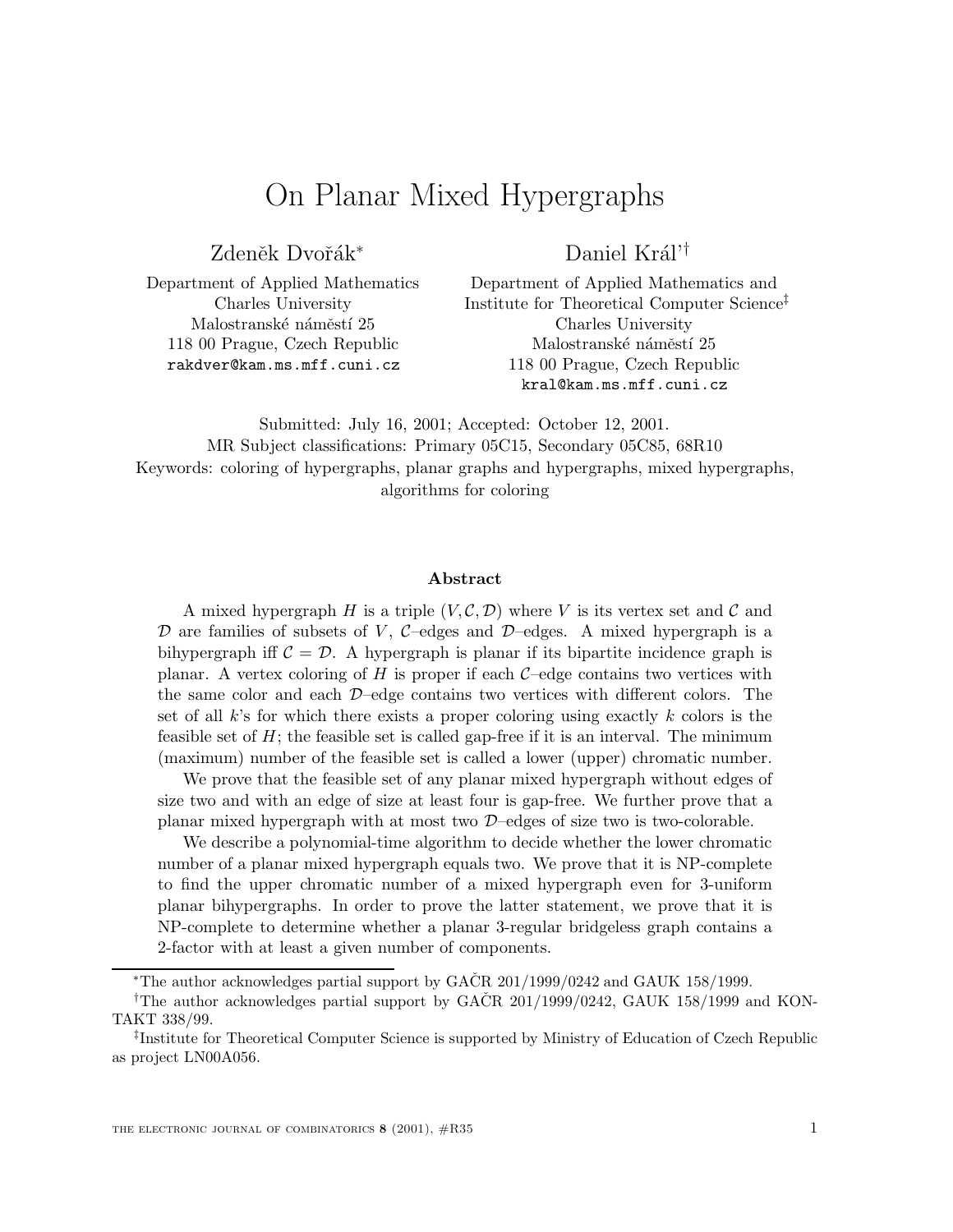### **1 Introduction**

Planar graphs attract lots of attention of computer scientists. We consider a generalization of planar hypergraphs, called planar mixed hypergraphs, in this paper. A hypergraph is a pair  $(V, \mathcal{E})$  where  $\mathcal E$  is a family of subsets of V of size at least 2; the members of V are called vertices and the members of  $\mathcal E$  are called *edges*. Hypergraphs are widely studied combinatorial objects, see [1]. A hypergraph is planar if its bipartite incidence graph is planar. A hypergraph is  $k$ -uniform if the size of each of its edges is exactly k. Mixed hypergraphs were introduced in [22], planar hypergraphs were introduced in [24] and the concept of planar mixed hypergraphs was first studied in [15] and further investigated in [10].

A mixed hypergraph H is a triple  $(V, \mathcal{C}, \mathcal{D})$  where C and D are families of subsets of V; the members of C are called  $C$ –edges and the members of D are called D–edges. A proper k-coloring c of H is a mapping  $c: V \to \{1, \ldots, k\}$  such that there are two vertices with Different colors in each  $D$ –edge and there are two vertices with a Common color in each C–edge. The coloring c is a *strict k-coloring* if it uses all k colors. The mixed hypergraph is colorable iff it has a proper coloring. The concept of mixed hypergraphs can find its applications in different areas: coloring block designs, list-coloring of graphs and others (see [2, 3, 4, 16, 18, 19, 20]).

We will understand mixed hypergraphs as quadruples  $(V, \mathcal{B}, \mathcal{C}, \mathcal{D})$  where the families  $\mathcal{B}, \mathcal{C}$  and  $\mathcal{D}$  of subsets of V are mutually disjoint; the edges of  $\mathcal{B}$  are  $\mathcal{B}$ oth  $\mathcal{C}$ –edges and  $D$ –edges of the mixed hypergraph. A mixed hypergraph H is planar iff its bipartite incidence graph  $B(H)$  is planar: The vertices of  $B(H)$  are both vertices and edges of H, i.e.  $V \cup B \cup C \cup D$ ; a vertex  $v \in V$  of H and an edge  $e \in B \cup C \cup D$  are joined by an edge in  $B(H)$  iff  $v \in e$ . A mixed hypergraph is a bihypergraph if  $C = \mathcal{D} = \emptyset$ .

The *feasible set*  $\mathcal{F}(H)$  of a mixed hypergraph H is the set of all k's such that there exists a strict k-coloring of H. The *(lower)* chromatic number  $\chi(H)$  of H is the minimum number in  $\mathcal{F}(H)$  and the *upper chromatic* number  $\bar{\chi}(H)$  of H is the maximum number in  $\mathcal{F}(H)$ . The feasible set of H is gap-free (unbroken) iff  $\mathcal{F}(H)=[\chi(H), \overline{\chi}(H)]$ ; we use [a, b] for the set of all the integers between a and b (inclusively). The feasible set of H has a gap at a number k if  $k \notin \mathcal{F}(H)$  and there exist  $k_1 < k < k_2$  such that  $k_1, k_2 \in \mathcal{F}(H)$ . If the feasible set of H contains a gap, we say it is broken. An example of a mixed hypergraph with a broken feasible set was first given in [9]. The question whether there exists also a planar mixed hypergraph with a broken feasible set was raised in [15] and the first example of a planar mixed hypergraph with a broken feasible set was obtained in [10].

Some questions about coloring properties of planar mixed hypergraphs were raised in [23] (problem 8, p. 43); some of their properties were described and some other open problems related to them were raised in [15]. Those problems include: Is it NP-hard to determine the upper chromatic number of a strongly-embeddable 3-uniform planar bihypergraph? (question 4) Are there planar mixed (bi)hypergraphs (without edges of size two) with a broken feasible set? (question 5) We deal with these questions in this paper.

The four color theorem for planar graphs and for planar mixed hypergraphs (a col-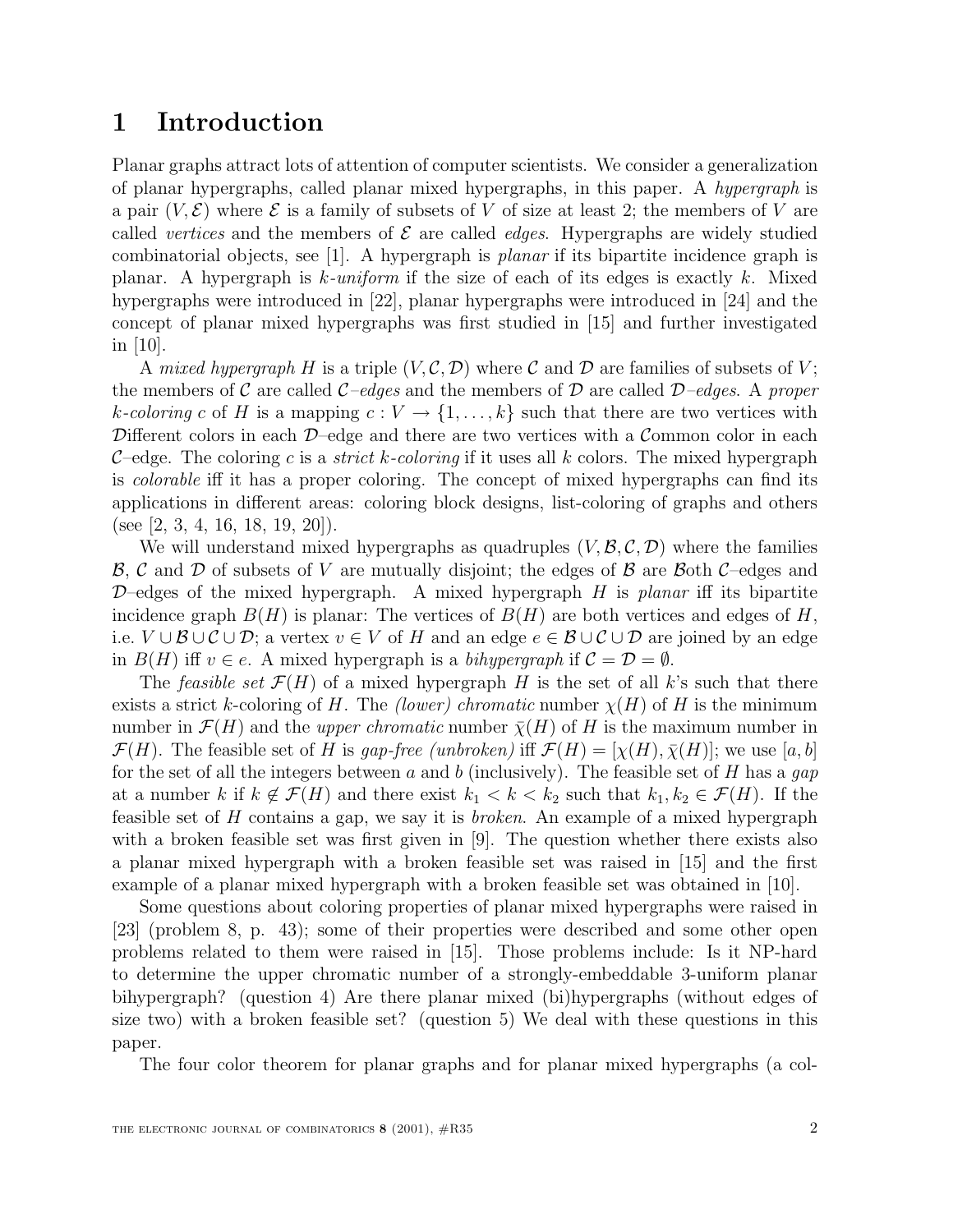orable mixed planar hypergraph can be properly colored by at most four colors) are equivalent due to Kobler and Kündgen (see [10]). Moreover, Kobler and Kündgen proved in [10] that if the upper chromatic number of a mixed planar hypergraph  $H$  is at least 4, then its feasible set  $\mathcal{F}(H)$  contains the interval  $[4, \overline{\chi}(H)]$ . Thus the feasible set of a mixed planar hypergraph can contain a gap only at the number 3 (since if its lower chromatic number is one, then it contains only  $C$ –edges and its feasible set is gap-free).

We summarize some basic properties of (planar) mixed hypergraphs in Section 2. We recall the concept of reductions on mixed hypergraphs previously used in [11, 12, 13, 22, 23]. We further study in Section 2 an alternative definition of planar mixed hypergraphs similar properties of planar mixed hypergraphs were already used in [10, 15].

We address properties of feasible sets and existence of strict colorings of planar mixed hypergraphs in Section 3. We prove that any planar mixed hypergraph with at most two  $D$ –edges of size two is two-colorable (Theorem 1). This generalizes both the result of Kündgen et al. (see  $(15)$ ) that any planar mixed hypergraph without edges of size two is two-colorable and the result of Burshtein and Kostochka (see [24]) that any planar mixed hypergraph with  $\mathcal{B} = \mathcal{C} = \emptyset$  and with at most one  $\mathcal{D}$ -edge of size two is two-colorable. It was proved in [15] that the feasible set of any strongly-embeddable planar three-uniform mixed bihypergraph (i.e. that which contains only  $\beta$ –edges and all its edges have size three) is gap-free. We generalize this result in particular to any strongly-embeddable (for the definition of a strong embedding see Section 2) planar mixed bihypergraph (Corollary 1). We prove that the feasible set of any planar mixed hypergraph without edges of size two and with an edge of size at least four is gap-free (Theorem 2). This gives a partial answer to the question 5 from [15]: There is no strongly-embeddable planar mixed bihypergraph with a broken feasible set and if there is a planar mixed hypergraph without edges of size two with a broken feasible set, then it is 3-uniform.

We address complexity questions dealing with colorings of planar mixed hypergraphs in Section 4. We prove that there is a polynomial-time algorithm for determining whether the lower chromatic number of a planar mixed hypergraph equals 2 in Theorem 3; determining whether the lower chromatic number of a planar mixed hypergraph equals 1 is trivial, since all planar mixed hypergraphs with the lower chromatic number equal to 1 contain only  $\mathcal{C}$ -edges and determining whether the lower chromatic number of a planar mixed hypergraph is 3 is NP-complete even for planar graphs (see  $[6]$ ) — for a summary of the results see Corollary 2. The lower chromatic number cannot exceed 4 due to the four color theorem. We answer the question 4 raised in [15] by proving that it is NP-complete to determine the upper chromatic number of a given planar mixed hypergraph even for strongly-embeddable 3-uniform planar bihypergraphs such that their strong embeddings do not contain parallel edges (Theorem 4). Proper colorings of a strongly-embeddable 3 uniform planar bihypergraph  $H$  correspond to the 2-factors of the dual graph of a strong embedding of  $H$ . The upper chromatic number of  $H$  is equal to the maximum number of components of a 2-factor of the dual graph increased by one (see Lemma 4). Thus the corresponding complexity question can be rephrased as "Does a 3-regular bridgeless planar graph (with some additional properties) have a 2-factor with at least a given number of components?" — see Lemma 3 for the proof of NP-completeness of this problem; the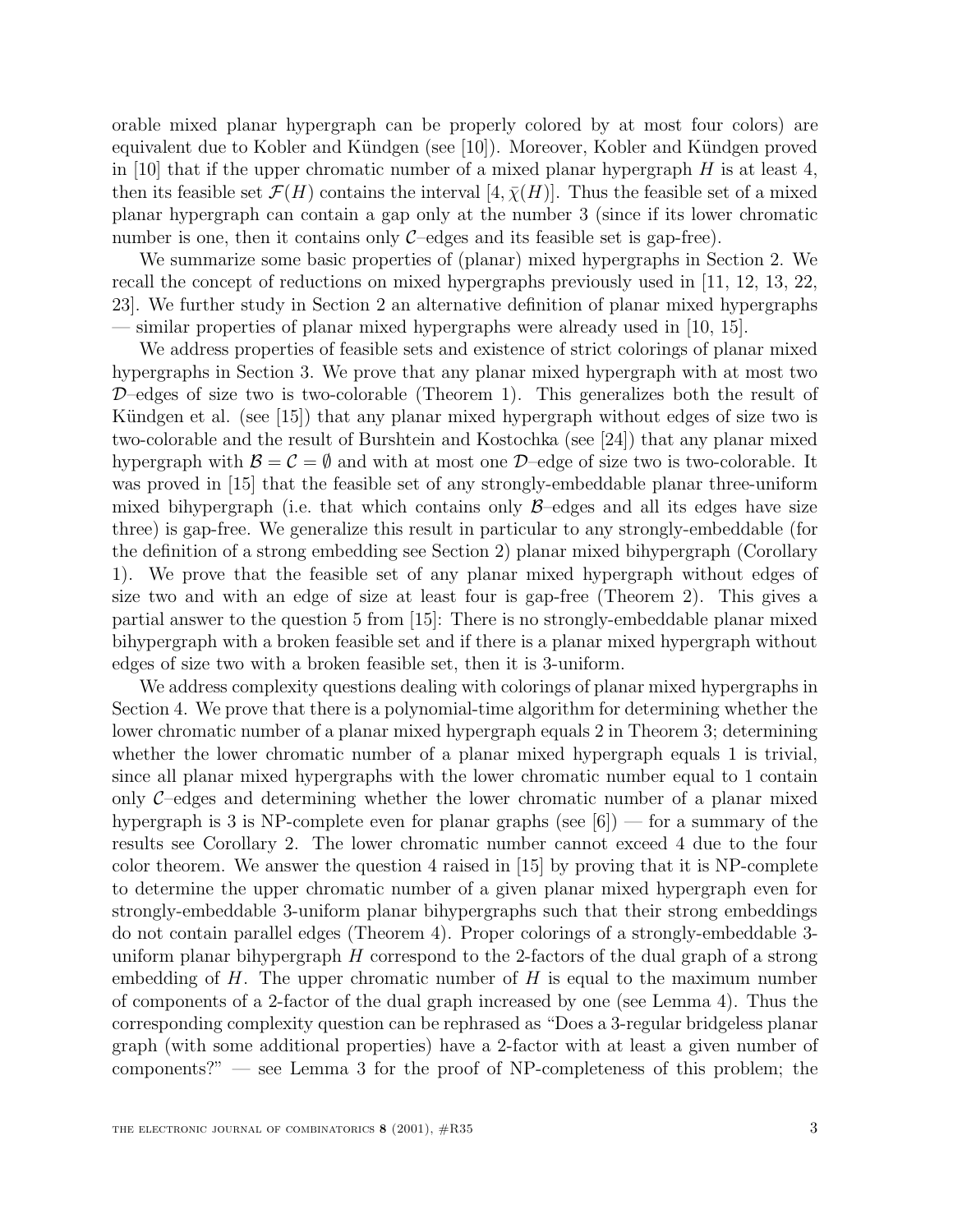NP-completeness of this problem is of its own theoretical interest. The NP-completeness of a similar problem of finding a 2-factor with exactly (or at most) one (i.e. a Hamiltonian cycle) for cubic planar graphs was established in [7].

### **2 Basic Properties of Planar Mixed Hypergraphs**

We are interested in properties of feasible sets of planar mixed hypergraphs. The presence of B–edges of size two implies noncolorability of a mixed hypergraph. We restrict our attention only to mixed hypergraphs without such edges (the first condition below). A mixed hypergraph is *reduced* if the following conditions hold (cf.  $[11, 12, 13, 22, 23]$ ):

- The size of any  $\beta$ –edge or  $\mathcal{C}$ –edge is at least three.
- There are no two edges  $e \in \mathcal{B} \cup \mathcal{C}$  and  $e' \in \mathcal{B} \cup \mathcal{C}$  such that  $e \subset e'$ .
- There are no two edges  $e \in \mathcal{B} \cup \mathcal{D}$  and  $e' \in \mathcal{B} \cup \mathcal{D}$  such that  $e \subset e'$ .

Clearly removing such e' (or moving it from the set B to C or D) in case that one of the last two conditions is violated, does not affect the feasible set. If there is a  $\mathcal{C}-$ edge  $\{u, v\}$  of size two, we can do the following: We replace the vertices u and v by a new vertex w (i.e., we put w in all the edges containing u or v and we remove u and v from the hypergraph), remove all the  $C$ -edges containing both u and v from the hypergraph and change all the  $\beta$ –edges containing both u and v to  $\mathcal{D}$ –edges. There is a one-to-one correspondence between proper colorings of the original and the new mixed hypergraphs  $(u \text{ and } v \text{ have to get the same color and this color can be assigned to } w; \text{ on the other hand,}$ the color assigned to w can be assigned both to u and v). Thus the feasible set of the new mixed hypergraph is the same as the feasible set of the original mixed hypergraph. Moreover, if the original mixed hypergraph is planar, then the obtained one is planar. We assume w.l.o.g. that all the mixed hypergraphs in this paper are reduced.

A weak embedding of a planar mixed hypergraph  $H = (V, \mathcal{B}, \mathcal{C}, \mathcal{D})$  is an embedding of some planar multigraph with the vertex set  $V$  such that each edge of  $H$  corresponds to a face of the embedding (distinct edges correspond to distinct faces). Each planar mixed hypergraph has a weak embedding: Consider a planar drawing of  $B(H)$ . Let e be an edge of H and let  $v_1, \ldots, v_n$  be the vertices of e in the clockwise order in which they are joined to the vertex  $v_e$  in that particular drawing of  $B(H)$  ( $v_e$  is the vertex of  $B(H)$ ) corresponding to the edge e). We put new edges  $v_1v_2,\ldots,v_{n-1}v_n,v_nv_1$  to the drawing of  $B(H)$ ; these edges can be drawn "along" the edges  $v_i v_e$  and  $v_e v_{i+1}$ . We remove all the original edges (i.e. edges of  $B(H)$ ) and all the vertices corresponding to the edges of H — we got a weak embedding of  $H$ . Note that the boundaries of all the faces in the just obtained embedding are unions of cycles.

On the other hand, the mixed hypergraph  $H$  obtained from an embedding of a planar multigraph through setting some of its faces to be edges of  $H$  is clearly planar: It is enough to put in each face (corresponding to an edge of  $H$ ) a new vertex and join it by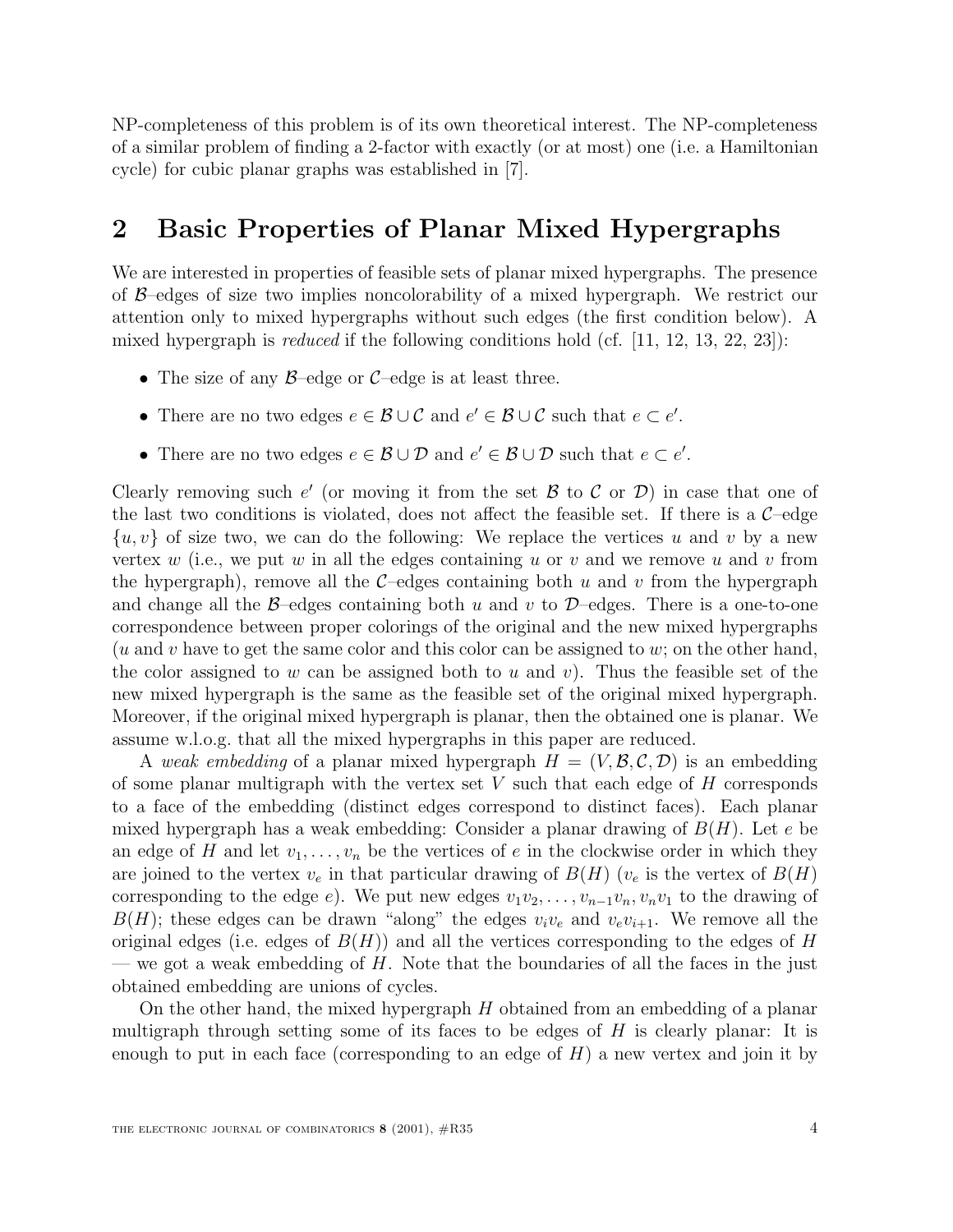edges to the vertices of that face. After removal of all the edges of the original planar multigraph, we get a planar drawing of  $B(H)$ .

The planar mixed hypergraph  $H$  has a *strong embedding* iff there exists a weak embedding such that all the faces of this embedding correspond to the edges of  $H$ ; such embedding is called a strong embedding of H. A planar mixed hypergraph may not have a strong embedding.

We prove an easy lemma on the number of faces of size two in an embedding of a planar mixed hypergraph:

**Lemma 1** Let H be any planar mixed hypergraph different from the mixed hypergraph with two vertices forming together a  $\mathcal{D}-$ -edge. There exists an embedding of H whose number of faces of size two is the number of  $D$ –edges of H of size two and the boundaries of all its faces are unions of possibly more vertex-disjoint cycles.

**Proof:** Consider an embedding of H obtained through the above described procedure from  $B(H)$ ; the boundaries of its faces are unions of vertex-disjoint cycles. If there are some faces of size two not corresponding to the edges of  $H$ , these faces consist of two parallel edges and we can remove one of these two parallel edges from the embedding. The boundaries of all the faces remain cycles. The faces of size two can correspond only to  $\mathcal{D}-$  edges of H after application of this procedure. This finishes the proof of the lemma.

## **3 Strict Colorings of Planar Mixed Hypergraphs**

We first prove the promised generalization for planar mixed hypergraphs of the twocolorability theorem for planar hypergraphs (proved by Burshtein and Kostochka):

**Theorem 1** Let H be a planar mixed hypergraph satisfying the following two conditions:

- H contains a  $\mathcal{D}-edge$ .
- H contains at most two D-edges of size two.

Then the (lower) chromatic number  $\chi(H)$  of H is two.

**Proof:** We assume w.l.o.g. that H contains exactly two  $\mathcal{D}$ -edges of size two; we can add edges to H. Consider an embedding of H with two faces of size two  $-$  its existence follows from Lemma 1. Triangulate all its faces of size greater than three. Let  $G$  be the just obtained planar multigraph and let  $H'$  be the mixed hypergraph with  $\mathcal{D}-$ edges corresponding to the faces of size two of  $G$  and  $\beta$ –edges corresponding to the faces of size three of G. Any proper coloring of  $H'$  is clearly a proper coloring of  $H$ . We prove that H' is two-colorable. Let  $c : V \to \{1, 2, 3, 4\}$  be any four-coloring of G. We assume w.l.o.g. following: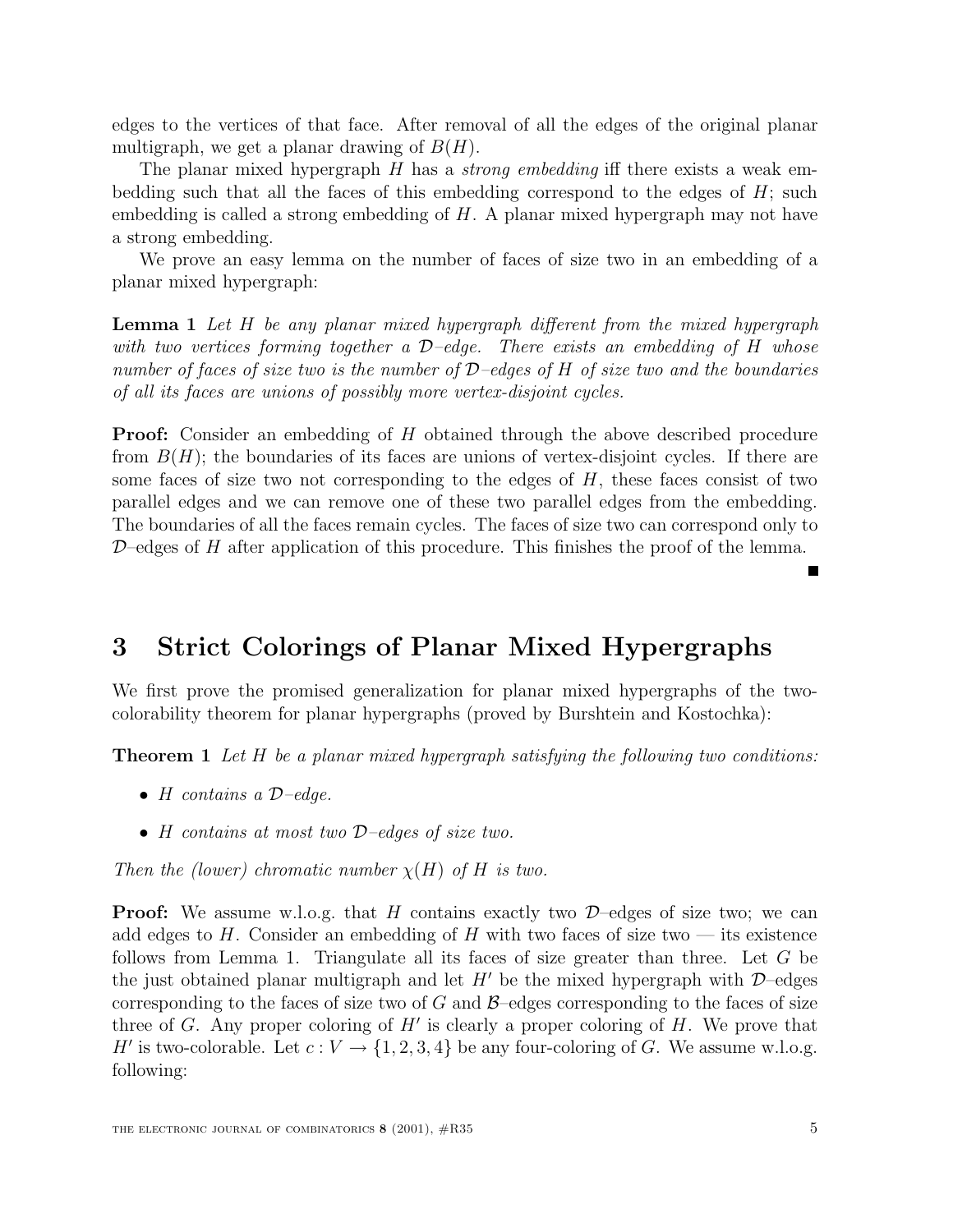- If the two D–edges of H' are not disjoint, i.e. they are  $\{u, v\}$  and  $\{u, w\}$ , we assume  $c(u) = 1$  and  $c(v)$ ,  $c(w) \in \{3, 4\}$ ; otherwise we interchange the colors  $c(v)$  and 3 or the colors  $c(w)$  and 4.
- If the two D–edges of H' are disjoint, i.e. they are  $\{u, v\}$  and  $\{x, y\}$ , we assume  $c(u), c(x) \in \{1,2\}$  and  $c(v), c(y) \in \{3,4\}$ ; otherwise, we permute the colors in order to satisfy the above conditions.

Let the coloring  $\tilde{c}: V \to \{1,2\}$  of H' be defined as follows:

• 
$$
\tilde{c}(v) = 1
$$
 if  $c(v) = 1$  or  $c(v) = 2$ 

•  $\tilde{c}(v) = 2$  if  $c(v) = 3$  or  $c(v) = 4$ 

We claim that  $\tilde{c}$  is strict proper 2-coloring of H'. It is enough to prove that  $\tilde{c}$  is proper; it must be strict since H' contains D–edges. The two D–edges of H' are colored properly due to our assumption on c. The remaining edges of  $H'$  are  $\beta$ –edges of size three corresponding to the triangles of  $G$ ; since its vertices are colored by c with precisely three different colors, they are colored by  $\tilde{c}$  with precisely two different colors — two of their vertices are colored with the same color and the last one is colored with the other color. Thus  $\tilde{c}$  is a proper coloring of  $H'$ .

It is not possible to allow the presence of three  $\mathcal{D}-$  edges of size two in the previous theorem: The triangle is a planar mixed hypergraph with three  $\mathcal{D}-$  edges of size two and its chromatic number is three.

We prove that planar mixed hypergraphs without edges of size two with an edge of size four have gap-free feasible sets:

**Theorem 2** Let H be a planar mixed hypergraph satisfying the following two conditions:

- H does not contain any  $\mathcal{D}-$  edges of size two.
- H contains at least one edge of size at least four.

Then the feasible set of H is gap-free, i.e.  $\mathcal{F}(H)=[\chi(H), \overline{\chi}(H)].$ 

**Proof:** If H does contain neither  $\mathcal{B}$ –edges nor  $\mathcal{D}$ –edges, then  $\mathcal{F}(H)$  is clearly  $[1, \overline{\chi}(H)]$ . Otherwise,  $\chi(H) = 2$  due to Theorem 1. If we prove that  $3 \in \mathcal{F}(H)$ , then the feasible set of H is gap-free due to the results of Kobler and Kündgen from [10] that a feasible set of a planar mixed hypergraph can contain a gap only at the number 3 (see Section 1).

We generalize ideas from [15, 21]. Let G be the embedding of H from Lemma 1; G does not contain faces of size two and the boundaries of all its faces are disjoint unions of cycles. Let  $G'$  be any triangulation of G and let uv be one of the added edges (at least one face of G has size at least four). Let  $H'$  be the (strongly-embeddable) mixed planar hypergraph with B-edges corresponding to the faces of G'. Let  $G^*$  be the dual of  $G'$  —  $G^*$  is a cubic bridgeless planar multigraph and thus it contains 2-factor due to Petersen's theorem. We distinguish two cases:

Е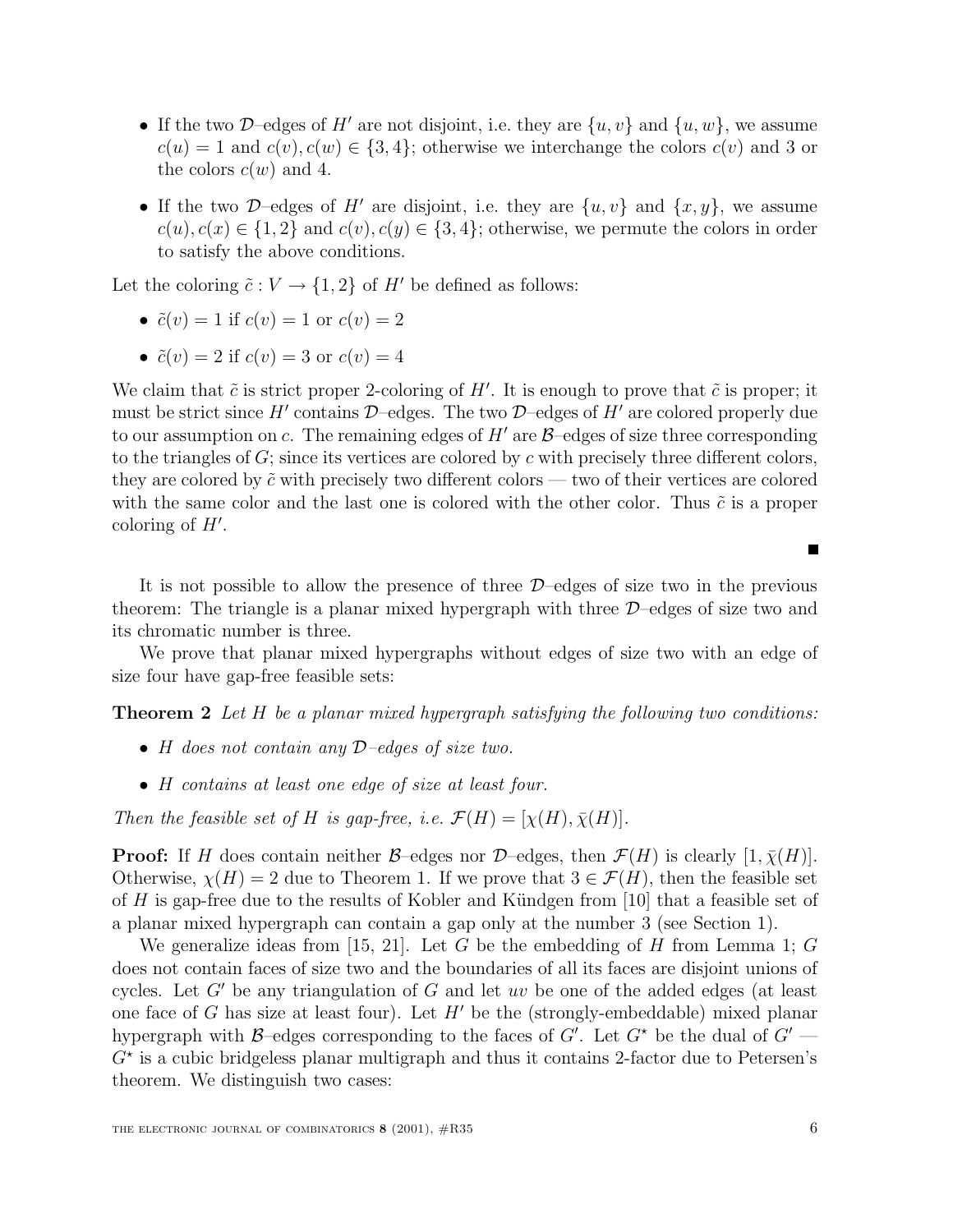- $G^*$  contains a 2-factor which is not a Hamiltonian cycle. This 2-factor has at least three faces and its faces are 2-colorable due to trivial reasons. A 3-coloring of its faces, which clearly exists, gives 3-coloring of the vertices of  $G'$  by assigning the vertices the color of the region in which they lie. This coloring is a proper coloring of  $H'$ : Consider a triangle of  $G'$  — the two-factor splits the vertices of the triangle to two different regions; two of its vertices lie in one of these regions and the last one lies in the other region Thus each triangle of  $G'$  contains two vertices colored with the same color and one vertex colored with another color. This ensures that the coloring is a proper coloring of  $H'$ . Since this coloring is a proper coloring of  $H'$ , it is also a proper coloring of  $H$ .
- All 2-factors of  $G^*$  are Hamiltonian cycles. Let C be any such Hamiltonian cycle; the length of C is even, since  $G^*$  is a cubic graph. Let e be the edge of  $G^*$  corresponding to the edge uv of G'. If C contains the edge e, there is 1-factor of  $G^*$  containing e, since the length of  $C$  is even. The complement of this 1-factor is a 2-factor (and thus a Hamiltonian cycle) of  $G^*$  omitting e. Thus we can further assume that C omits e. Consider the subgraph  $C^*$  of  $G^*$  consisting of the Hamiltonian cycle C and the edge e; the edges of  $C^*$  split the plane into three regions. Color these three regions with three different colors and color the vertices of  $G'$  (of  $H'$ ) with colors assigned to the regions in which they lie. Let  $uvx$  and  $uvy$  be the two faces of G' sharing the edge uv. All the edges of H' except for  ${u, v, x}$  and  ${u, v, y}$  are colored properly due to the argument used in the previous case. The edge uv has been added to G to get  $G'$ , so the corresponding edge of H contains all the four vertices  $u, v, x$  and y. This edge clearly contains two vertices with different colors (e.g.  $u$  and  $v$ ). Since  $C$  is Hamiltonian cycle, it splits the plane into two regions: one of them contains  $u$ and v, the other one contains x and y. The addition of the edge  $e$  splits the region containing u and v into two regions putting u and v to its different regions. But x and y remain in the same region and they are colored with the same color. Thus the original edge of H containing  $u, v, x$  and y is colored properly even in case that it is a  $\beta$ -edge.

We have just proven that  $H$  has a proper strict 3-coloring and thus we have finished the proof of this theorem.

The immediate corollary of the just proven theorem is following:

#### **Corollary 1** Any strongly-embeddable planar bihypergraph has a gap-free feasible set.

**Proof:** If the planar bihypergraph contains an edge of size at least four, then the feasible set is gap-free due to Theorem 2. Otherwise the planar bihypergraph is three-uniform (i.e. the sizes of all its  $\beta$ –edges are three) and its feasible set is gap-free due to the theorem proven in [15] (see also Section 1).

П

П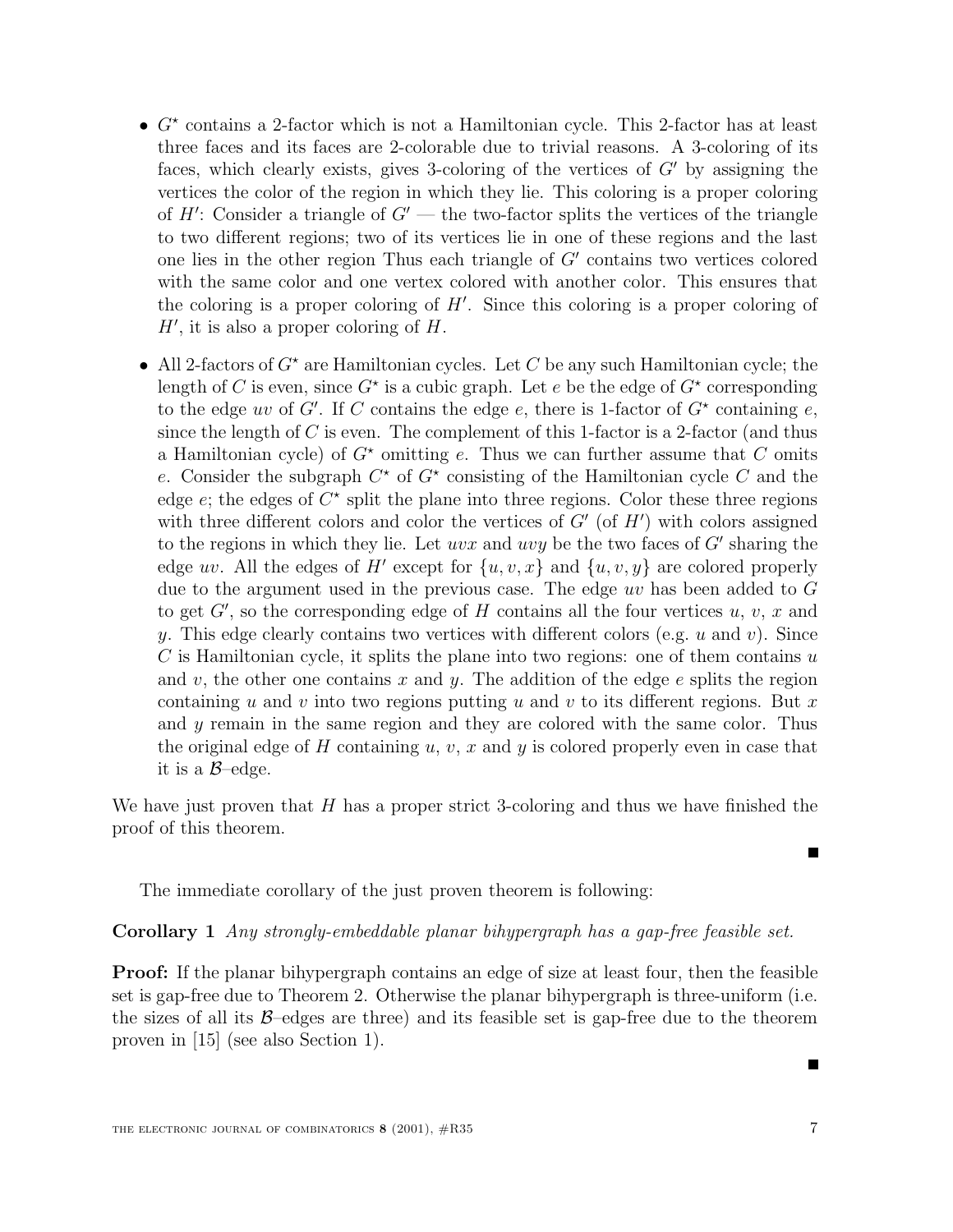### **4 Complexity Questions**

**Theorem 3** There is a polynomial-time algorithm for determining whether the lower chromatic number of a planar mixed hypergraph equals two.

**Proof:** Let H be a given planar mixed hypergraph. If H contains neither  $\beta$ -edges nor D–edges, its lower chromatic number is one. If this is not the case, we proceed as follows. We assume w.l.o.g. that H does not contain any  $C$ –edges or  $\beta$ –edges (i.e. it contains only D–edges): If H contained a C–edge of size two, we could contract it (see Section 2). If H contained a  $C$ –edge ( $\beta$ –edge) of size three or more, we could remove this edge (in case of a  $\beta$ –edge, we replace it by a  $\mathcal{D}$ –edge consisting of the same vertices) without affecting the existence of a strict 2-coloring: Any strict 2-coloring of the new mixed hypergraph is also a strict 2-coloring of the original one, since the removed (replaced) edges had size three or more and thus any 2-coloring assigns the same color to at least two of the vertices in each of the removed edges.

We construct a planar formula which is NAE-satisfiable iff  $H$  has a strict 2-coloring. A formula is NAE-satisfiable iff there is a variable assignment which satisfies the formula and each its clause contains both a true and a false literal (i.e. not all the literals of the clause are true). A formula  $\Phi$  is planar if its bipartite incidence graph  $B(\Phi)$  is planar: The vertices of  $B(\Phi)$  are the variables and the clauses of  $\Phi$  and a variable is joined by an edge to a clause iff the variable is contained in that clause. Determining whether a planar formula is NAE-satisfiable is solvable in polynomial time: there is a polynomial reduction of NAE-satisfiability of planar formulae, as stated in [14], to another polynomial-time solvable problem of determining maximum edge-cut for planar graphs (see [8]).

We introduce for each vertex  $v$  of  $H$  a variable  $x_v$ . We form clauses corresponding to the edges of H: We form the clause  $(\bigvee_{v\in e} x_v)$  for each  $(\mathcal{D})$ -)edge e of H. The resulting formula  $\Phi$  is clearly planar (since  $B(\Phi) = B(H)$ ) and it is NAE-satisfiable iff H has a strict 2-coloring: Coloring the vertices of  $H$  with two colors can be translated to the truth assignment to the variables of  $\Phi$  by assigning true to the vertices colored with one of the two colors and false to the vertices colored with the other color. On the other hand, each variable assignment of  $\Phi$  can be translated to a 2-coloring of H similarly. The variable assignment of  $\Phi$  is clearly NAE-satisfying iff the corresponding coloring of H is proper. This finishes the proof of the theorem.

We summarize the results about the complexity of determining the lower chromatic number in the following corollary (note that the lower chromatic number of a planar mixed hypergraph cannot exceed 4):

**Corollary 2** The following holds for the problem of determining whether the lower chromatic number of a given planar mixed hypergraph equals a fixed number  $k$ :

- If  $k = 1$ , the problem is solvable in polynomial time.
- If  $k = 2$ , the problem is solvable in polynomial time.

Г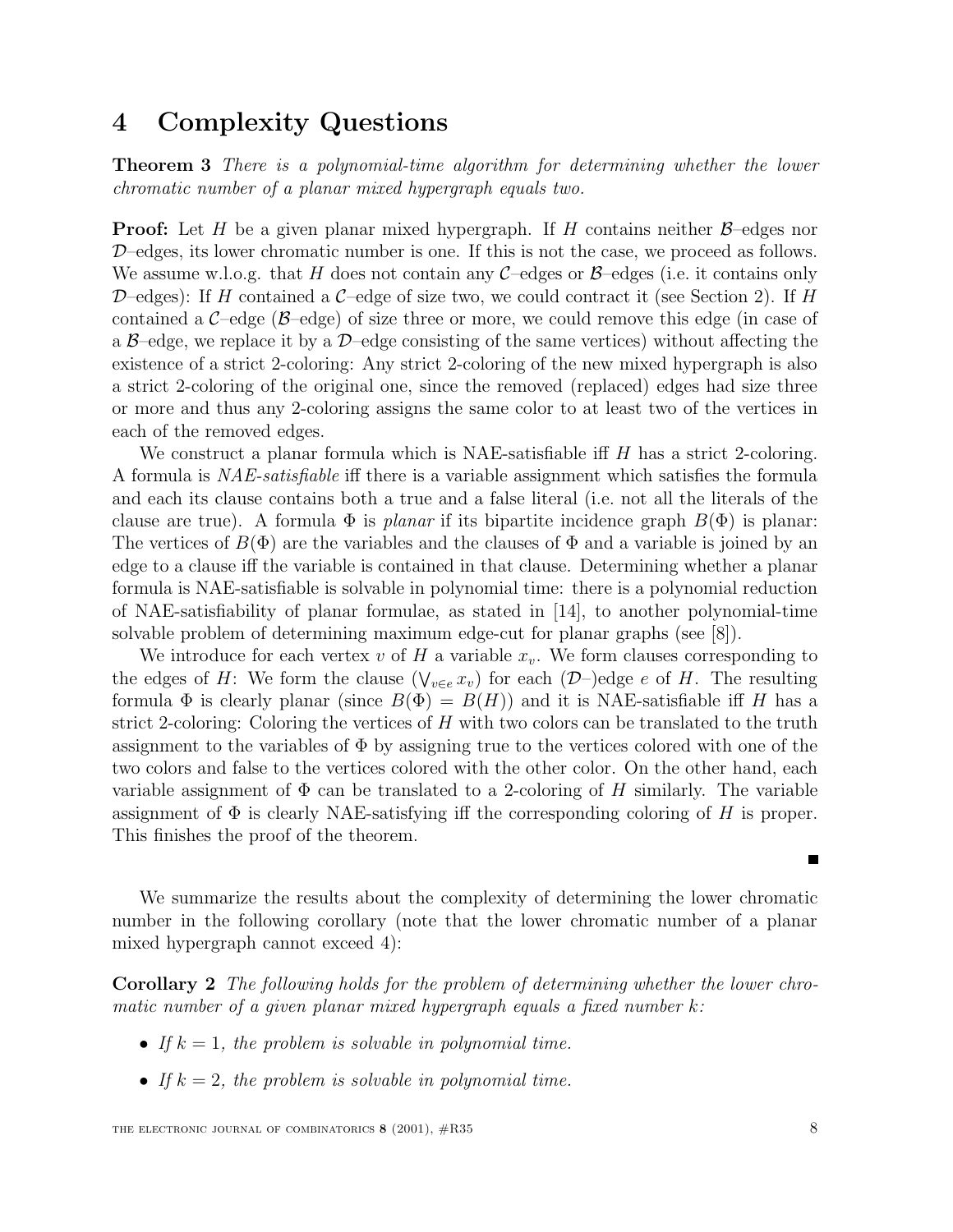- If  $k = 3$ , the problem is NP-complete.
- If  $k = 4$ , the problem is coNP-hard.

**Proof:** Since the lower chromatic number of a mixed hypergraph equals one iff it contains only  $\mathcal{C}$ -edges, the first statement is trivial. The second statement is due to Theorem 3 and the third one and the fourth one are due to the well-known result that even the decision problem whether a planar graph can be colored by at most three colors is NP-complete  $(see |6|).$ 

**Lemma 2** It is NP-complete to decide whether a planar bridgeless multigraph contains a 2-factor with at least k components where k is part of input.

**Proof:** We present a reduction from a planar satisfiability problem which is known to be NP-complete due to [17]. See the proof of Theorem 3 for the definition of a planar formula. We may assume w.l.o.g. (see [5]) that the input formula  $\Phi$  satisfies the following:

- The planar graph  $B(\Phi)$  is connected.
- Each variable occurs in exactly three clauses, twice as a positive literal (i.e.  $x$ ) and once as a negative literal (i.e.  $\bar{x}$ ).
- Each clause has size either two or three.
- No clause contains two occurrences of the same variable.

We replace each variable with the gadget from Figure 1, each clause of size two with the gadget from Figure 2 and each clause of size three with the gadget from Figure 3. We identify the corresponding red vertices of the clause gadgets and of the variable gadgets (i.e. the vertex of the clause corresponding to the positive/negative occurrence of the variable). We claim that the resulting planar bridgeless graph has a 2-factor with at least  $c_2 + 3c_3 + 2v$  components where  $c_2$  is the number of clauses of size two,  $c_3$  is the number of clauses of size three and v is the number of variables of  $\Phi$ , iff the formula  $\Phi$  is satisfiable.

We first prove that if  $\Phi$  is satisfiable, then the planar multigraph has a 2-factor with  $c_2 + 3c_3 + 2v$  components. We choose for each clause one of possibly more literals which make that clause satisfied; we call this occurrence of the variable *important*. Note that for each variable x precisely one of the following statements holds:

- The variable  $x$  has no important occurrences.
- The variable  $x$  has exactly one positive important occurrence.
- The variable  $x$  has exactly two positive important occurrences.
- The variable  $x$  has exactly one negative important occurrence.

Е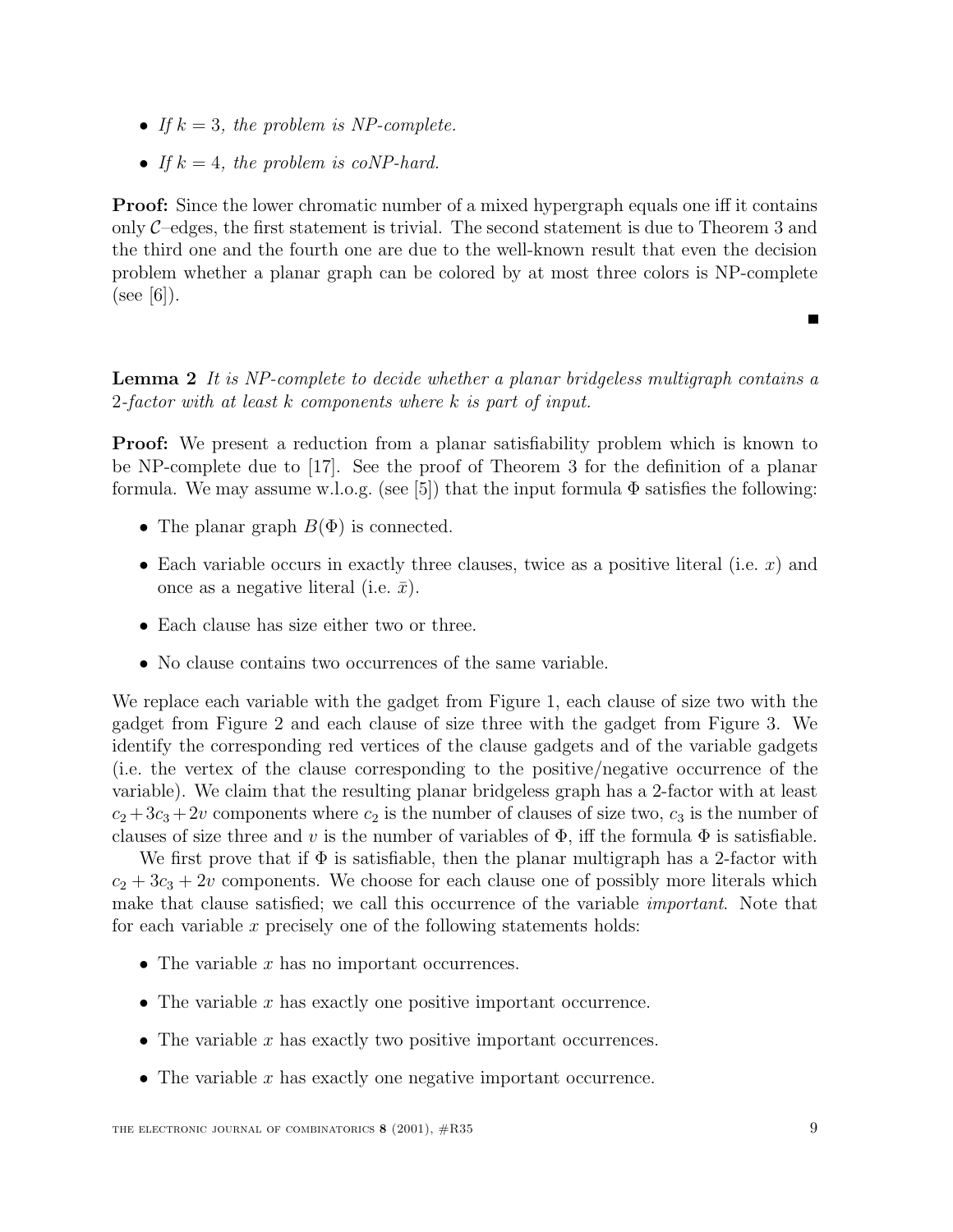

Figure 1: The variable gadget for the variable  $x$  and possibilities of containing edges in a 2-factor. The right contact vertices correspond to the positive occurrences of the variable  $(x)$  and the left one corresponds to the negative occurrence of the variable  $(\bar{x})$ . Several possibilities of containing edges in a 2-factor which are actually the same as one of those in the figure are omitted. The contact vertices are marked by red, the important occurrences by magenta and the edges of a 2-factor by blue.



Figure 2: The clause gadget for a clause of size two and possibilities of containing edges in a 2-factor. Three possibilities which are actually the same as the right one are omitted. The contact vertices are marked by red, the important occurrences by magenta and the edges of a 2-factor by blue.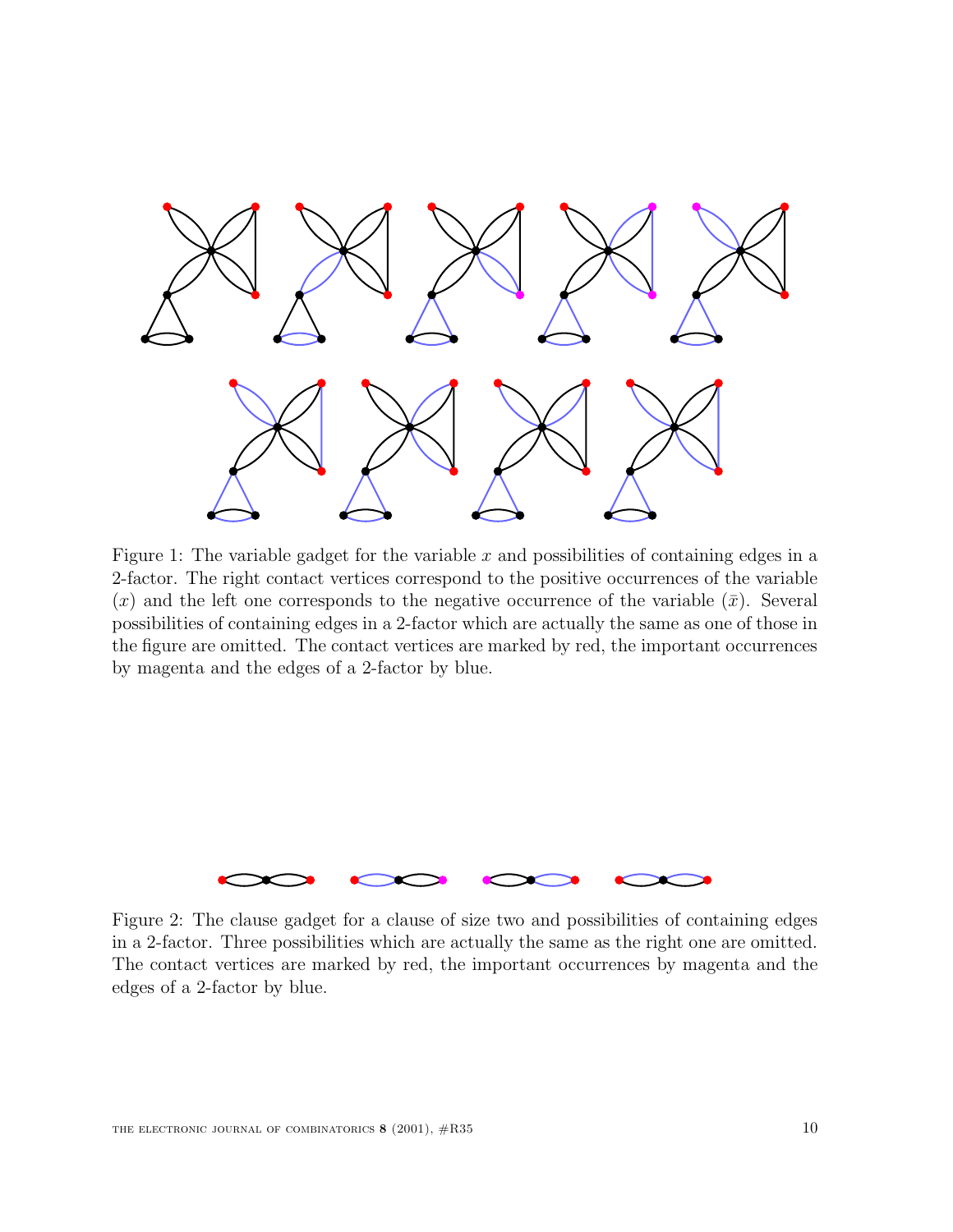

Figure 3: The clause gadget for a clause of size three and possibilities of containing edges in a 2-factor. One possibility which is actually the same as the middle top one and several possibilities which are actually the same as one of the bottom ones are omitted. The contact vertices are marked by red, the important occurrences by magenta and the edges of a 2-factor by blue.

We construct the desired 2-factor as follows: The gadget of a clause of size two (three) contains the whole one (three) components of the 2-factor in such way that the components omit the important occurrence of the variable, i.e. the 2-factor restricted to that gadget is one of the two middle ones in Figure 2 or one of the two right top ones in Figure 3. The 2-factor restricted to the variable gadget is one of the four right top ones in Figure 1; the components which are whole in the variable gadgets contain all the vertices corresponding to the important occurrences (magenta ones in Figure 1). The order of the possible restriction of the 2-factor in Figure 1 is the same as the order in which the possibilities of number and type of important occurrences of the variable are listed above. The just obtained 2-factor consist of  $c_2 + 3c_2 + 2v$  components.

We prove the opposite implication in the next two paragraphs. Suppose that the graph contains a 2-factor with at least  $c_2 + 3c_3 + 2v$  components. In the next paragraph, we prove that then the 2-factor restricted to the gadgets is one of the top ones in Figure 1 and Figure 3 or one of two middle ones in Figure 2. This implies that it consists of exactly  $c_2 + 3c_3 + 2v$  components and it establishes the correspondence between any 2-factor with  $c_2 + 3c_3 + 2v$  components and the satisfying variable assignments actually in the same way as described for the opposite direction in the previous paragraph.

Let F be a 2-factor consisting of at least  $c_2 + 3c_3 + 2v$  components. We count how many components of  $F$  each of the gadgets contains fully and how many partially. The variable gadget (consult Figure 1) can contain:

- two of the components fully and none of them partially.
- two of the components fully and one of them partially.
- one of the components fully and one of them partially.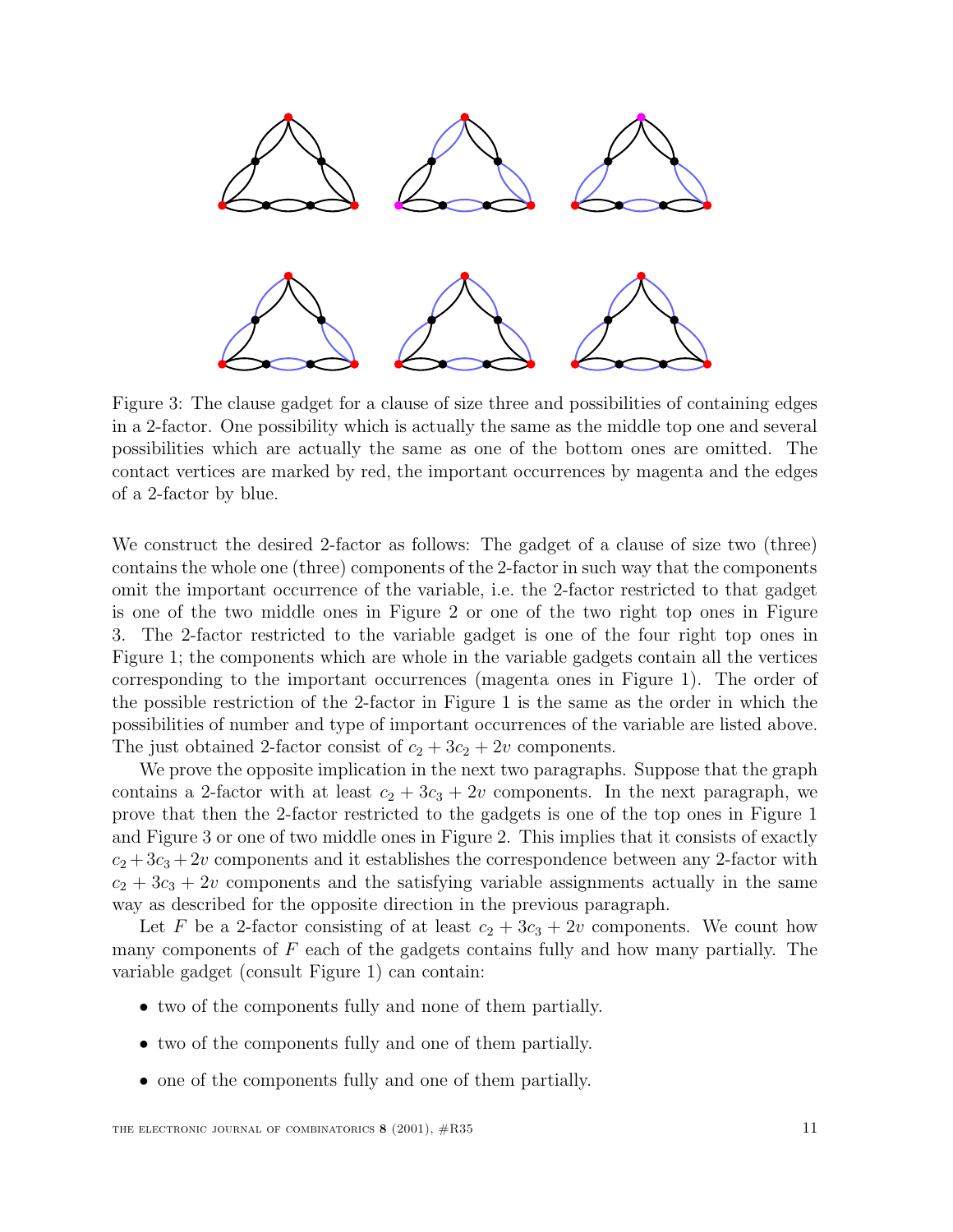The clause gadget of a clause of size two (consult Figure 2) can contain:

- fully one of the components and none of them partially
- none of the components fully and one of them partially.

The clause gadget of a clause of size three (consult Figure 3) can contain:

- three of the components fully and none of them partially.
- two of the components fully and one of them partially.
- one of the components fully and one of them partially.
- one of the components fully and none of them partially.

Each component of F contained in more gadgets is contained in at least two clause gadgets, since otherwise one of the clauses of the original formula would contain two occurrences of the same variable. We use charging method to count the number of the components of  $F$ . Each component gives at least one unit together to all the gadgets which it is contained in; thus the sum after charging is at least the number of the components of  $F$ . Each component fully contained in one of the gadgets gives one unit to that gadget; each other component gives one half of the unit to each of the clause gadgets which it is partially contained in. No variable gadget gets more than two units, no clause gadget of a clause of size two gets more than one unit and no clause gadget of a clause of size three gets more than three units. If F consists of  $c_2 + 3c_3 + 2v$  components, then each of the gadgets gets the maximum possible number of units (they have to get altogether at least  $c_2 + 3c_3 + 2v$ units). Because of this no clause gadget can contain any of the components of  $F$  partially and thus also no variable gadget can. This implies that each of the components of F is fully contained in one of the gadgets and thus  $F$  restricted to the gadgets looks like claimed in the previous paragraph.

**Lemma 3** It is NP-complete to decide whether a 3-regular planar bridgeless graph contains a 2-factor with at least k components where k is part of input.

**Proof:** We continue the reduction presented in the proof of Lemma 2. We use instead of the variable gadget from Figure 1, the gadget from Figure 4. Since we only replaced two parallel edges by three ones, the structure of 2-factors is not affected and the reduction proceeds as described in the proof of Lemma 2. This small change allows to pair the edges incident to the vertices as marked by different colors in Figure 5 and it allows us to assume w.l.o.g. that a 2-factor with  $c_2 + 3c_3 + 2v$  components (if it exists) contains at each vertex only the edges incident to it with the same color. Note that the edges are paired in such way that paired edges are always the neighboring (in clockwise order) edges incident to the vertex.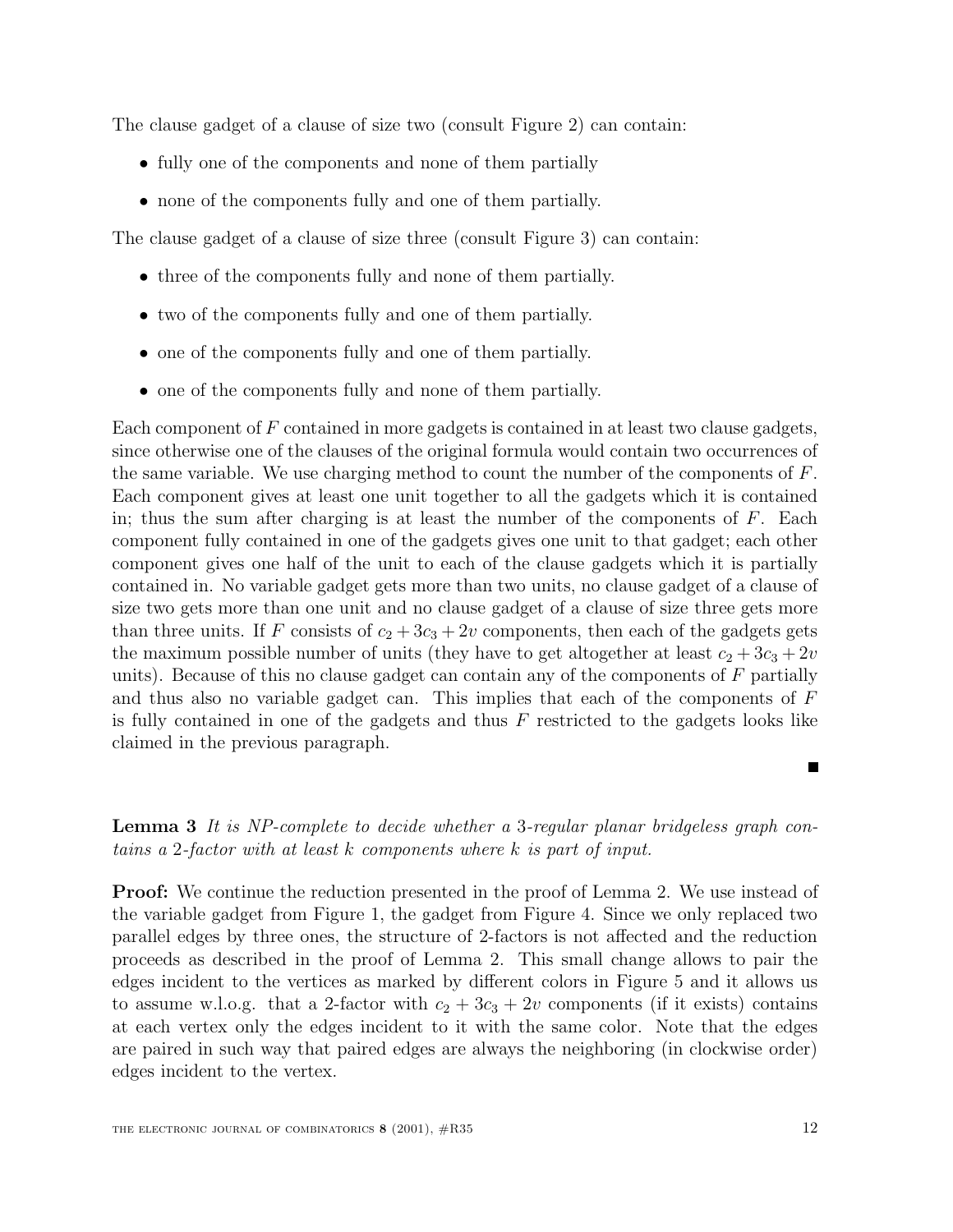

Figure 4: The variable gadget for the reduction of the proof of Lemma 3.



Figure 5: Pairing the edges incident to the vertices in the gadgets. The pairs of the edges incident to the vertices are marked by different colors. We may assume w.l.o.g., as explained in the proof of Lemma 3, that each 2-factor with maximum possible number of components contains at each vertex only the edges with the same color.

The planar bridgeless graph from the reduction contains vertices of degree four, six, eight and ten — we replace each of the vertices by a gadget consisting of vertices of degree 3 with the following property: Any 2-factor of the new graph after contraction of the gadgets to the vertices is a 2-factor of the original graph; on the other hand, any 2-factor of the original graph which uses at each vertex the two edges of the same color corresponds to a 2-factor of the new graph. We first allow a presence of special edges (the edges are bold red ones in the figures) which we demand to be a part of any 2 factor; we later replace these special edges by suitable gadgets. The vertices of degree four are replaced by the gadget from Figure 6. It is clear that this gadget has the claimed properties. The vertices of degree six are replaced by the gadget from Figure 7. In a 2-factor, the central vertex is adjacent to two of its edges and it omits one of them; suppose that it omits the top edge (as drawn in Figure 7), then the vertex immediately above it has to form a triangle (the very top edge is a special one). Each of the edge



Figure 6: The gadget replacing a vertex of degree four. The paired edges are marked by blue and by magenta color; the special edge which has to be used in a 2-factor is marked by red color.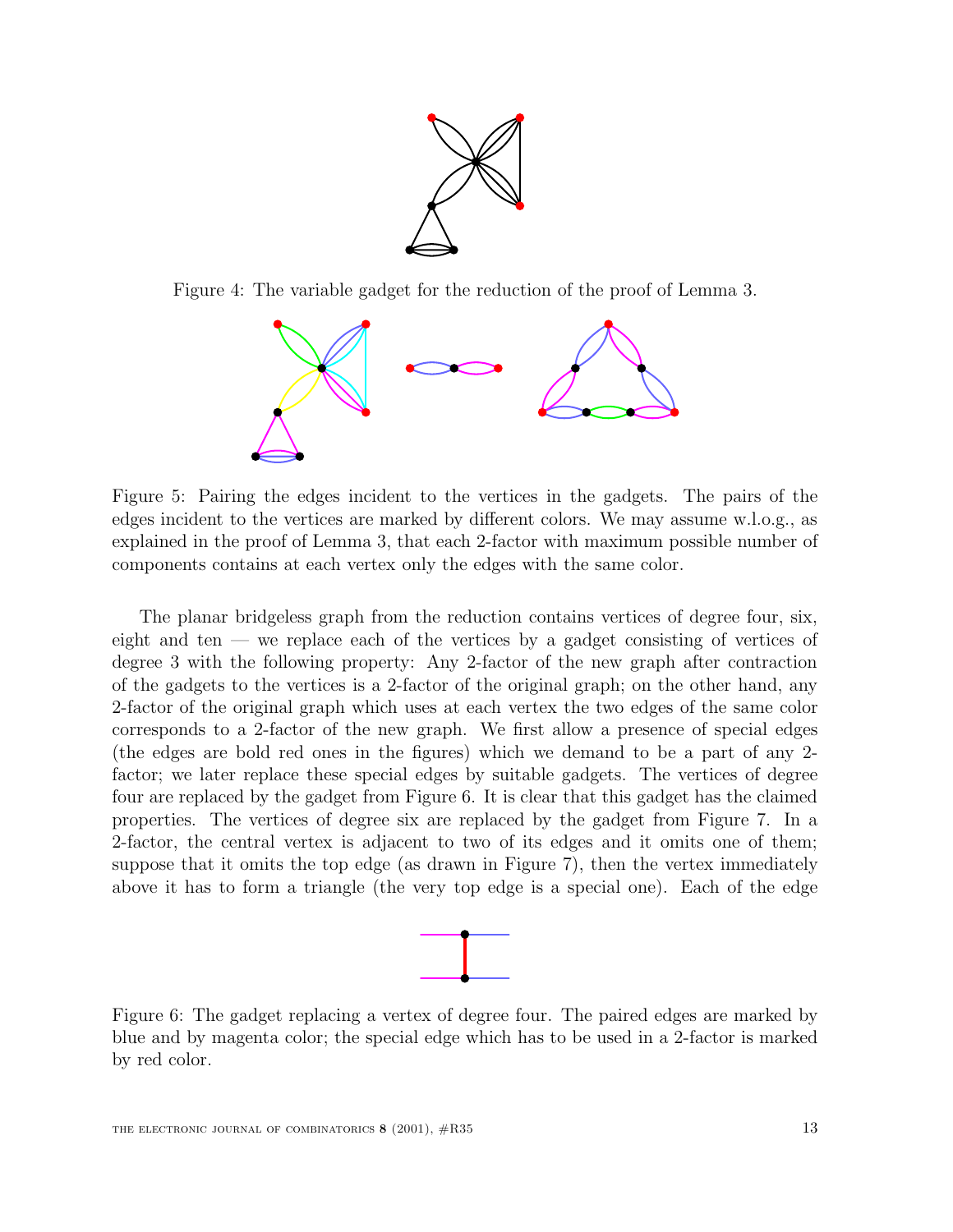

Figure 7: The gadget replacing a vertex of degree six. The paired edges are marked by blue, magenta and green color; the special edge which has to be used in a 2-factor is marked by red color. How the restriction of a 2-factor to the gadget could be like is marked by magenta color in the right.

of the 2-factor incident to the central vertex is connected out of the gadget by a path consisting of a 2-factor edges (there are four possibilities of this if the top edge incident to the central vertex is omitted; one of these possibilities is in Figure 7). Thus the gadget has the claimed properties and it increases the number of components of a 2-factor by exactly one. The vertices of degree 8 and 10 of the original graph are first replaced by vertices of degree six (see Figure 8) and then the new vertices of degree six are replaced by the gadgets from Figure 7. It is straightforward work to check that all the gadgets have the claimed properties and it is left to the reader. If the maximum possible number of components of a 2-factor of the original graph was  $k$ , then the maximum possible number of components of the obtained graph is  $k+d_6+3d_8+5d_{10}$  where  $d_6$  (respectively  $d_8$ ,  $d_{10}$ ) is the number of vertices of degree 6 (respectively 8, 10) of the original graph. The obtained graph is planar, 3-regular and bridgeless. Unfortunately, it contains special edges.

We have to get rid of the special edges. Let  $G$  be the obtained (planar 3-regular bridgeless) graph with special edges, let n be the number of its vertices, let m be the number of its special edges and let k be the maximum possible number of components of a 2-factor of G which contains all the special red edges. We replace each red edge with the gadget from Figure 9; the gadget is inserted into the edge, i.e. the original ends of the edge are marked in Figure 9 by red color. The number of diamonds in the top part of the gadget equals n (the number of vertices of  $G$ ). Let  $G'$  be the resulting graph. Note that G' is 3-regular bridgeless planar graph. The number of vertices of G' is  $n + m(4n + 2)$ and we claim that the maximum possible number of components of a 2-factor of  $G'$  is  $k + mn$ . The claim implies that the original problem whether G contains a 2-factor containing all the special edges consisting of at least k components is equivalent to the problem whether G' contains a 2-factor consisting of at least  $k + mn$  components, i.e. the maximum possible number of components of a 2-factor of G containing all the special edges is k iff the maximum possible number of components of a 2-factor of  $G'$  is  $k + mn$ . If G does not contain any 2-factor containing all the special edges, then the maximum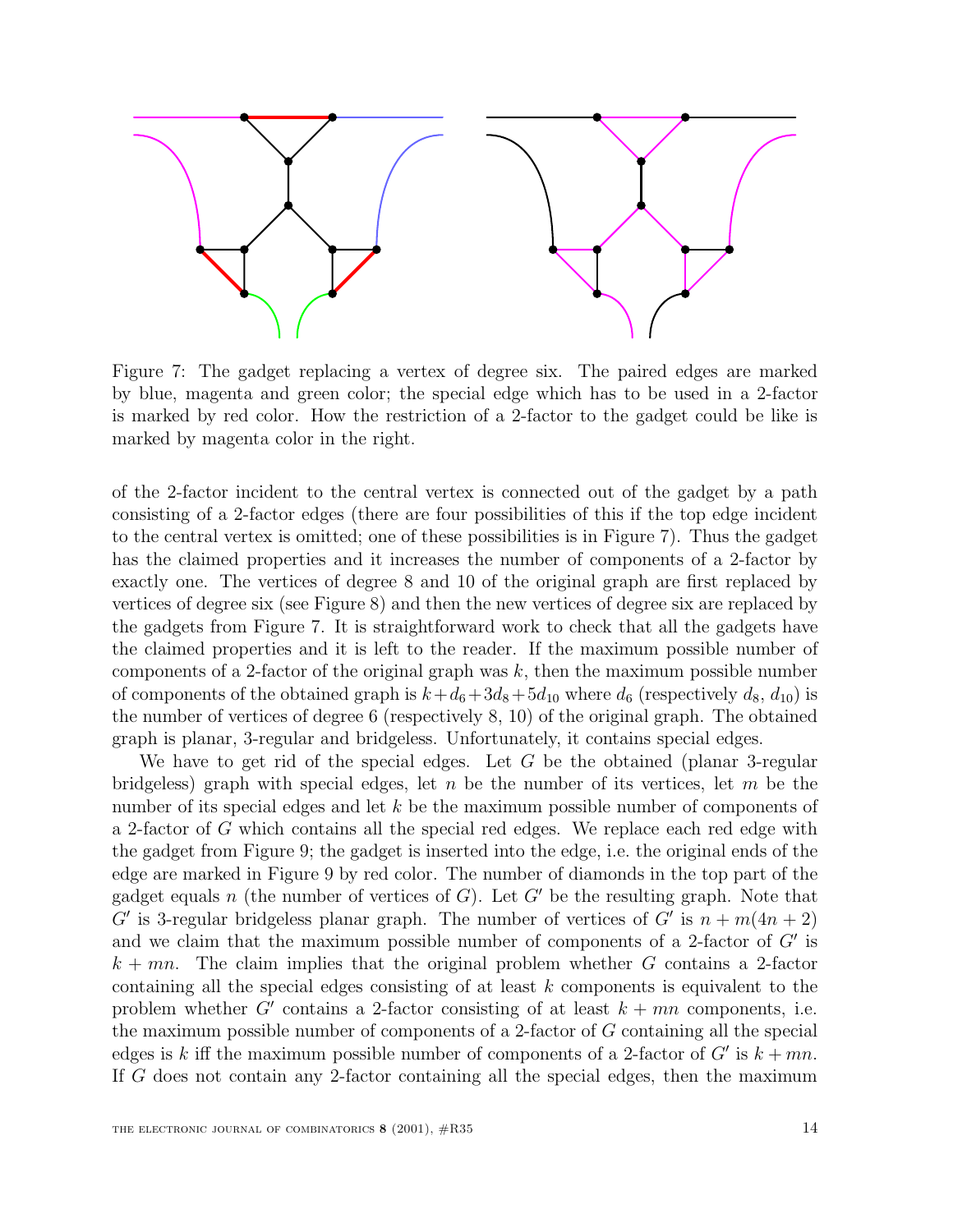

Figure 8: Replacements of vertices of degree 8 and 10 are shown in the top line; the special edges which have to be part of each 2-factor are marked by red color. The replacements are inserted in the graph in such way that the edges incident to the vertex are replaced by the unterminated edges in the figures and the paired incident edges are preserved. The paired edges are marked by blue, magenta and green color. Some of possible restrictions of a 2-factor are in the middle and bottom line marked by magenta color.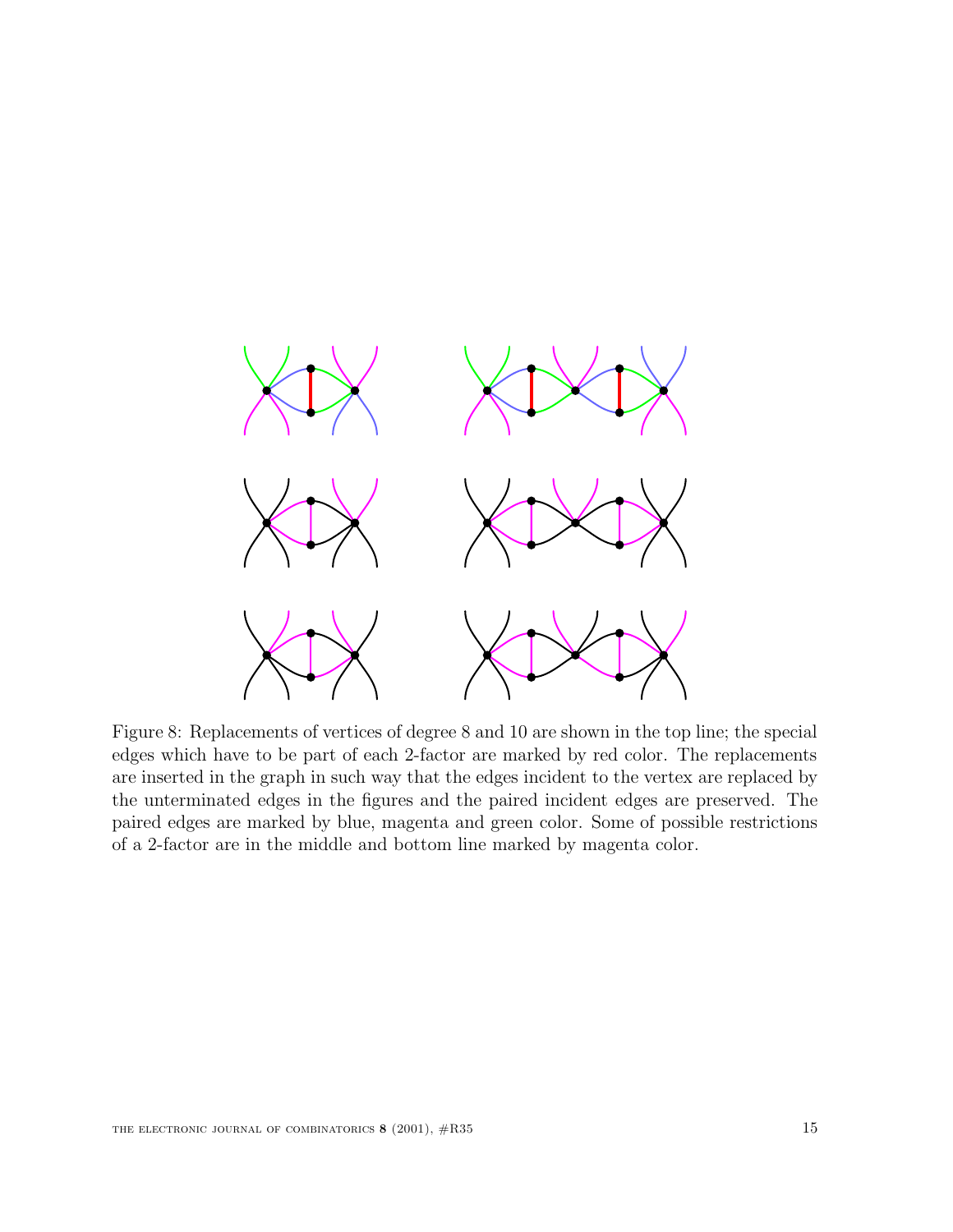

Figure 9: The gadget replacing a special red edge and the three essential possibilities of restriction of a 2-factor to the gadget (the edges of a 2-factor are marked by magenta color); note that the last one cannot be a part of a 2-factor with maximum possible number of components. The gadget is pasted into the edge (the original ends of the edge are marked by red color). The number of diamonds equals the number of vertices of the original graph.

possible number of components of a 2-factor of  $G'$  is at most mn. Proving this claim finishes the proof of the lemma. Note that all the transformations described during the proof are polynomial-time.

Let  $F'$  be a 2-factor of G' with maximum possible number of components. We remove all the gadgets corresponding to the red edges of  $G$ , we replace them back by edges. Since either both the connecting edges of the gadget are contained in  $F'$  or both are not contained in  $F'$ ,  $F'$  arises a 2-factor  $F$  of  $G$  (consult Figure 9). Let  $m'$  be the number of special edges contained in  $F$ ; if the number of components of  $F$  is  $k$ , then the number of components of F' is  $k + m'n$ . Since  $k < n$  (the number of components of a 2-factor of G cannot exceed its number of vertices), if  $k + m'n$  is greater than mn than m' has to be m and F cannot omit any special edge. Thus if G' contains a 2-factor with  $k + mn$ components, then  $G$  contains a 2-factor with  $k$  components which contains all the special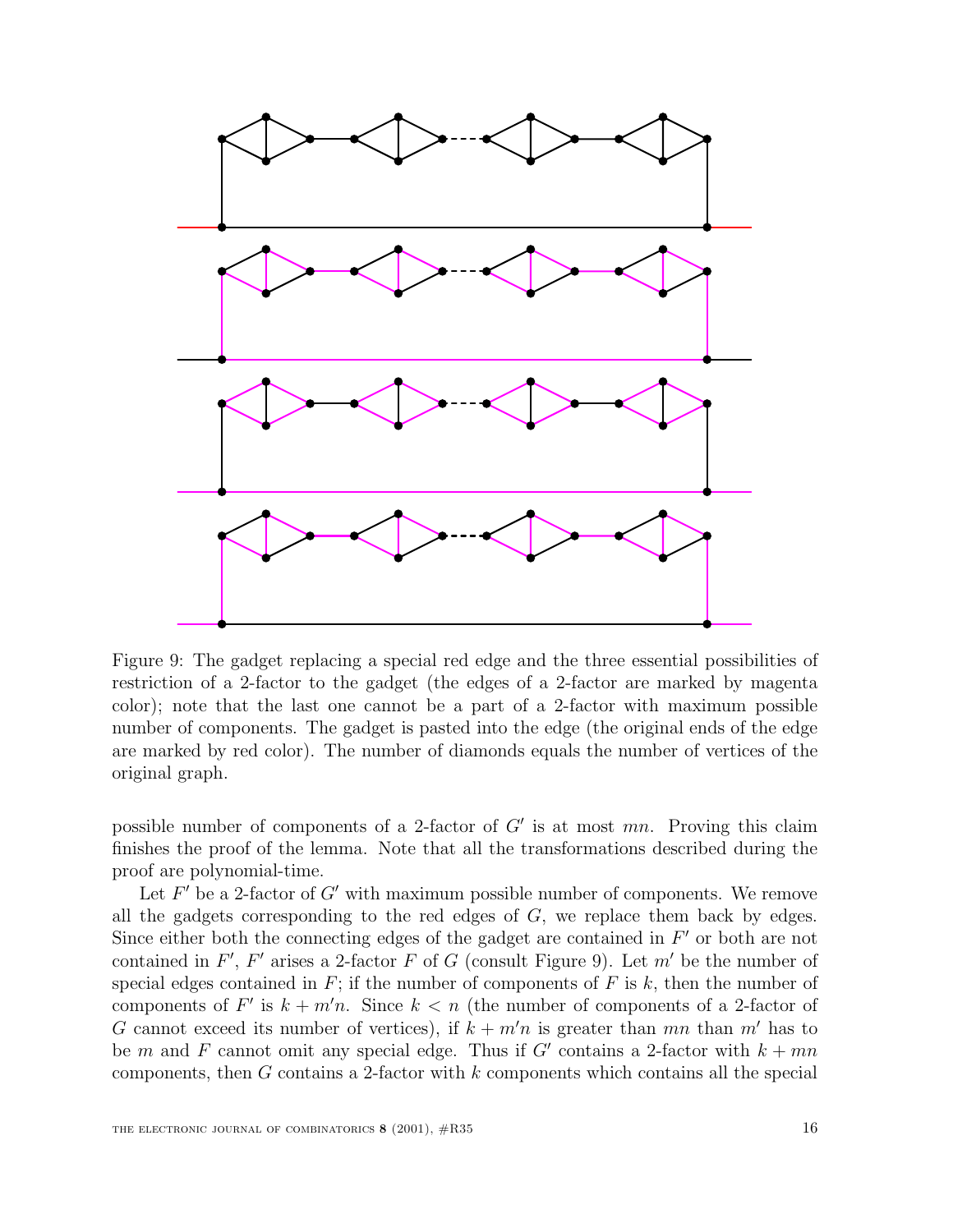edges. On the other hand, a 2-factor  $F$  of  $G$  containing all the special edges which consists of k components can be extended to a 2-factor  $F'$  of  $G'$  consisting of  $k + mn$  components by including the n diamonds of each of the gadgets (as drawn in the middle in Figure 9). This finishes the proof of the claim and thus also the proof of the whole lemma.

The following lemma which was proved in [15] allows us to extend the reduction of Lemma 3 to determining the upper chromatic number of a strongly-embeddable 3-regular planar bihypergraph:

**Lemma 4** Let H be a strongly-embeddable 3-regular planar bihypergraph and let G be any of its strong embedding in the plane. Let  $G^*$  be the dual graph of G. Then the maximum possible number of components of a 2-factor of  $G^*$  equals  $\bar{\chi}(H) - 1$ .

We prove the main theorem using Lemma 3 and Lemma 4:

**Theorem 4** It is NP-complete to decide whether the upper chromatic number of a planar mixed hypergraph is at least given k even for strongly-embeddable 3-uniform planar bihypergraphs such that their strong embeddings do not contain parallel edges.

**Proof:** Let G be any instance of the problem of determining whether a 3-regular bridgeless planar graph contains a 2-factor with at least  $k$  components and let us suppose that  $G$ is embedded to the plane. Unfortunately the dual graph of  $G$  can contain parallel edges. We get rid of the parallel edges of its dual graph.

Let n be the number of vertices of G and let  $m = 3n/2$  be the number of its edges. We replace each edge with the gadget from Figure 10 (the ends of the original edge are marked by red color); each "ladder" consists of  $2n$  blue edges. The "ladders" of all the edges incident to the same face of  $G$  are terminated on a cycle in the middle of each face as shown in Figure 11. Let  $G'$  be the obtained graph.  $G'$  is clearly 3-regular, planar and bridgeless. Moreover,  $G'$  does not contain two faces sharing two (or more) edges and thus its dual graph does not contain parallel edges. We claim that the maximum possible number of components of a 2-factor of G' is  $k + 2m(n + 2) = k + 3n^2 + 6n$ where k is the maximum possible number of components of a 2-factor of  $G$ . The prove of this claim will finish the proof of the theorem: We consider the dual graph of  $G'$  and we set all its faces (they are triangles, since G' is 3-regular) to be  $\beta$ -edges. Since G' is bridgeless and no two of its faces share two (or more) edges, its dual contains neither loops nor parallel edges. The upper chromatic number of the obtained strongly-embeddable 3 uniform planar bihypergraph is equal to the maximum possible number of components of a 2-factor of  $G'$  increased by one due to Lemma 4. This proves that the decision problem whether the upper chromatic number of a given 3-uniform strongly-embeddable planar bihypergraph is at least a given number is NP-complete.

We prove the above claim in this paragraph. The maximum possible number of components of a 2-factor of G' is at least  $k + 3n^2 + 6n$ , since if we consider any 2-factor of  $G$  we can extend it by adding exactly 2 components in the gadget and  $n$  components in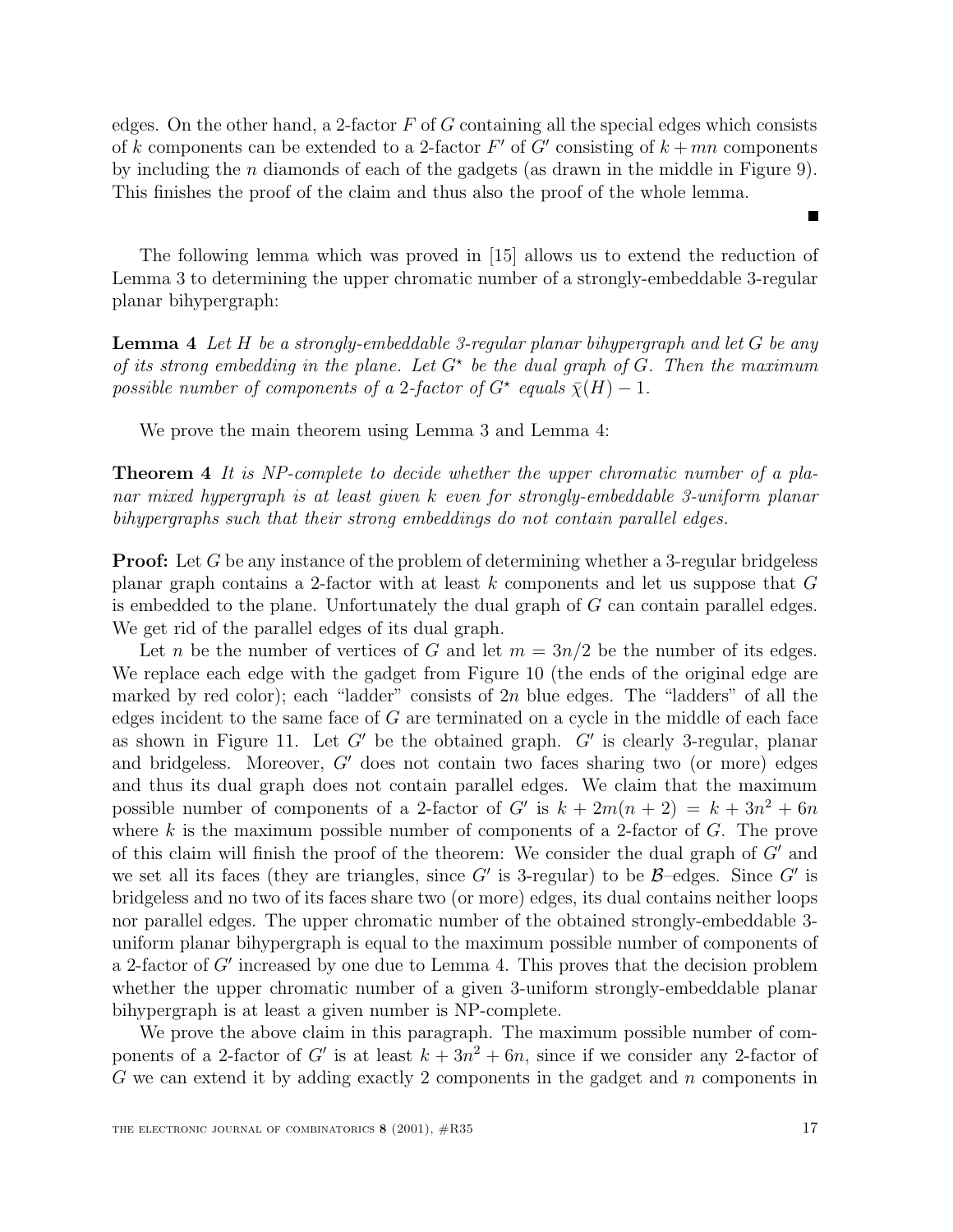

Figure 10: The gadget replacing each edge of the graph in the construction in the proof of Theorem 4. The ends of the original edge are marked by red color. The number of blue edges in each "ladder" is twice the number of vertices of the input graph.



Figure 11: Termination of the "ladders" (consisting of blue edges) in the middle of the faces. Part of the input graph after inserting the gadgets is sketched in the right. The input graph is drawn by black color, the "ladders" by blue and the central cycles are marked by green circles.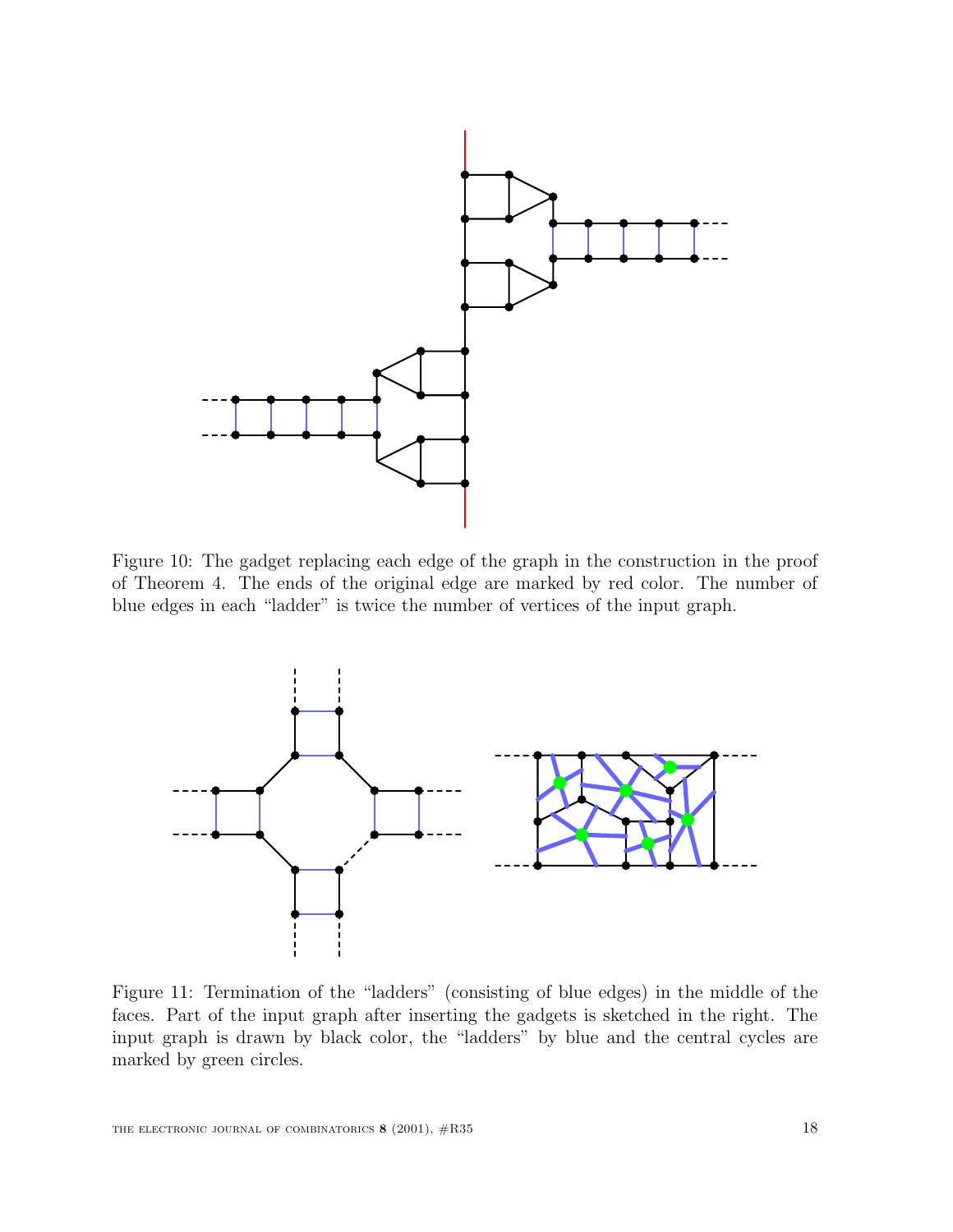

Figure 12: Possible restrictions of a 2-factor to the gadget introduced in Figure 10. The edges of a 2-factor are marked by magenta color. The first two lines contain such restrictions that the gadget contains two components of the 2-factor partially, the third line those ones that the gadget contains one component partially and the last fourth line that one that the gadget contains none of the components partially. Those restrictions in which a component of the 2-factor has to "go" through the ladder are omitted (consult the proof of Theorem 4).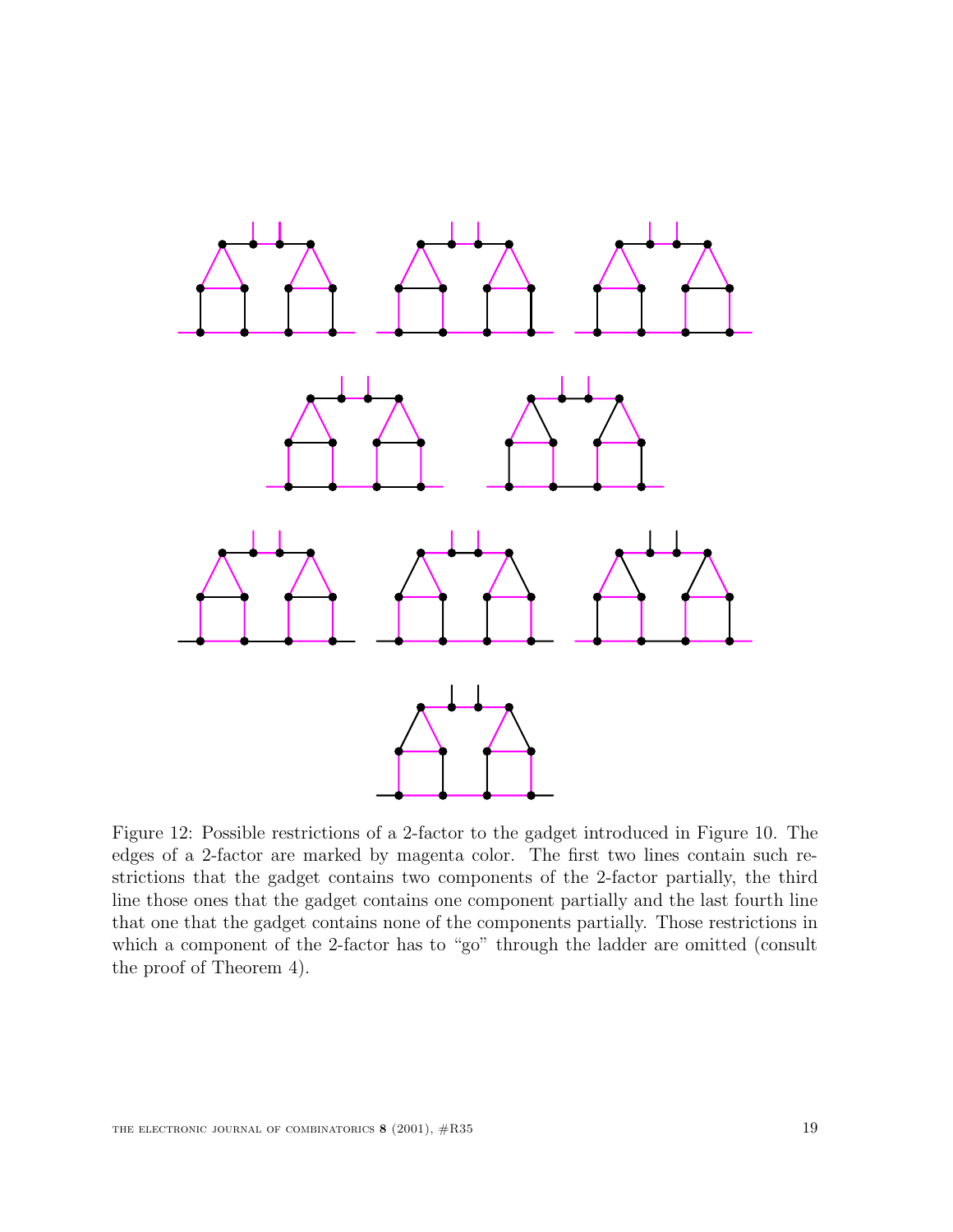

Figure 13: Some of possible restrictions of a 2-factor to a "ladder". The edges of a 2-factor are marked by magenta color.

each ladder — the restriction to the gadgets of the extended 2-factor is like the first one on the first line or the first one on the third line in Figure 12 and its restriction to each of the ladders consists of  $n$  4-cycles as shown in the top in Figure 13. Thus this extension increases the number of the components of the 2-factor by  $2m(n+2) = 3n^2 + 6n$ . Let F be further a 2-factor of  $G'$  with the maximum possible number of components and let the number of its components be  $k'+3n^2+6n$ . Since F have more than  $2m(n+2)$  components and it is a 2-factor with maximum number possible number of components, the restriction of  $F$  to each of the "ladders" consists of 4-cycles and at most one 6-cycle, in particular no component of  $F$  "goes through" any "ladder" as shown in the bottom of Figure 13. Thus the restriction of  $F$  to any of the gadgets looks like one of those in Figure 12. Since F has maximum number of components, these restrictions have to be either the first one on the first line or the first one on the third line (otherwise we could increase the number of components of  $F$  by modification of its structure in the gadgets and the "ladders" of one face). But then, if we remove the "ladders" and replace the gadgets with the original edges, we get a 2-factor of the original graph G with k' components and thus  $k' \leq k$ , i.e. the number of components of F cannot exceed  $k + 3n^2 + 6n$ . This finishes the proof of the claim.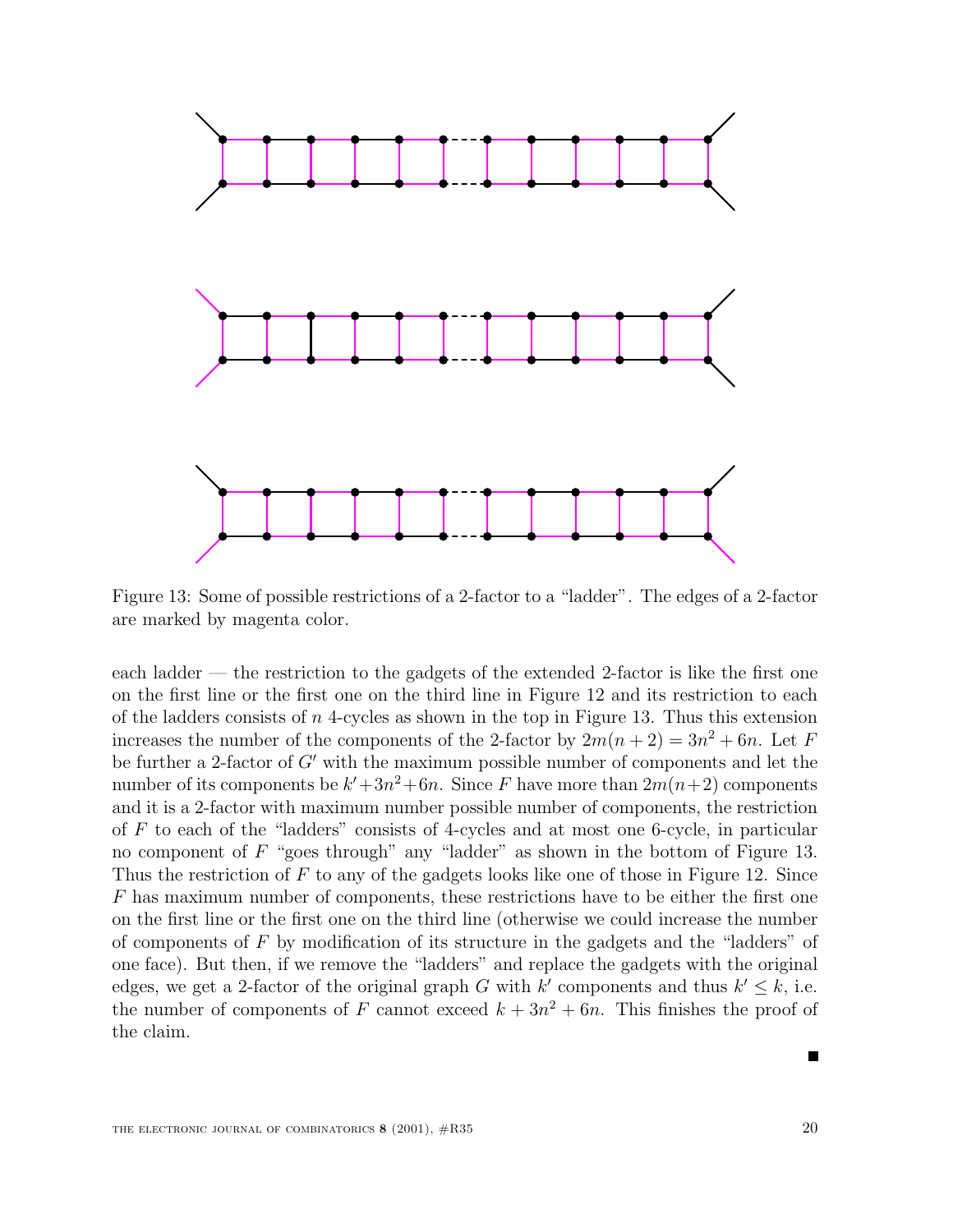# **5 Conclusion**

We have investigated some properties of the planar mixed hypergraphs, but some problems related to them still remain open.

We have extended the result from [15] that the feasible set of any strongly-embeddable 3-uniform planar bihypergraph is gap-free to all strongly-embeddable planar bihypergraphs. The next possible extension could be to all planar bihypergraphs:

• Is it true that the feasible set of any planar bihypergraph is gap-free?

We proved that the feasible set of any planar mixed hypergraph without edges of size two with an edge of size at least four is gap-free. It remains unclear whether the presence of edges of size two is essential for the feasible set to be broken:

• Is it true that the feasible set of any planar mixed hypergraph without edges of size two is gap-free?

Note that the gap can be only at the number 3 due to the results of [10]. There is a conjecture that  $K_4$  is the only planar cubic graph whose all 2-factors are Hamiltonian cycles (see [15]). The proof of this conjecture would give the proof of strict 3-colorability for almost all the planar mixed hypergraphs without edges of size two (see the proof of Theorem 2 and consult [10, 15]) and thus it would prove that the feasible sets of all such planar mixed hypergraphs are gap-free.

We proved that it is NP-complete to determine whether the upper chromatic number of a planar mixed hypergraph is at least a given number even for strongly-embeddable 3-uniform planar bihypergraphs such that their embeddings do not contain parallel edges. It remains open how difficult this problem is when the number of colors is fixed:

• What is the complexity of the problem to determine whether the upper chromatic number of a given planar (bi)hypergraph is at least a fixed number?

# **Acknowledgement**

The authors are grateful to Jan Kratochvíl for attracting their attention to mixed hypergraphs and discussions on the topic.

# **References**

- [1] C. Berge: Graphs and Hypergraphs, North Holland, 1973.
- [2] C. Colbourn, J. Dinitz, A. Rosa: Bicoloring Triple Systems, Electronic J. Combin. 6 (1), 1999, R25, 16 pages.
- [3] C. J. Colbourn, A. Rosa: Triple Systems, Clarendon Press, Oxford, 1999, sect. 18.6. Strict colouring and the upper chromatic number, 340–341.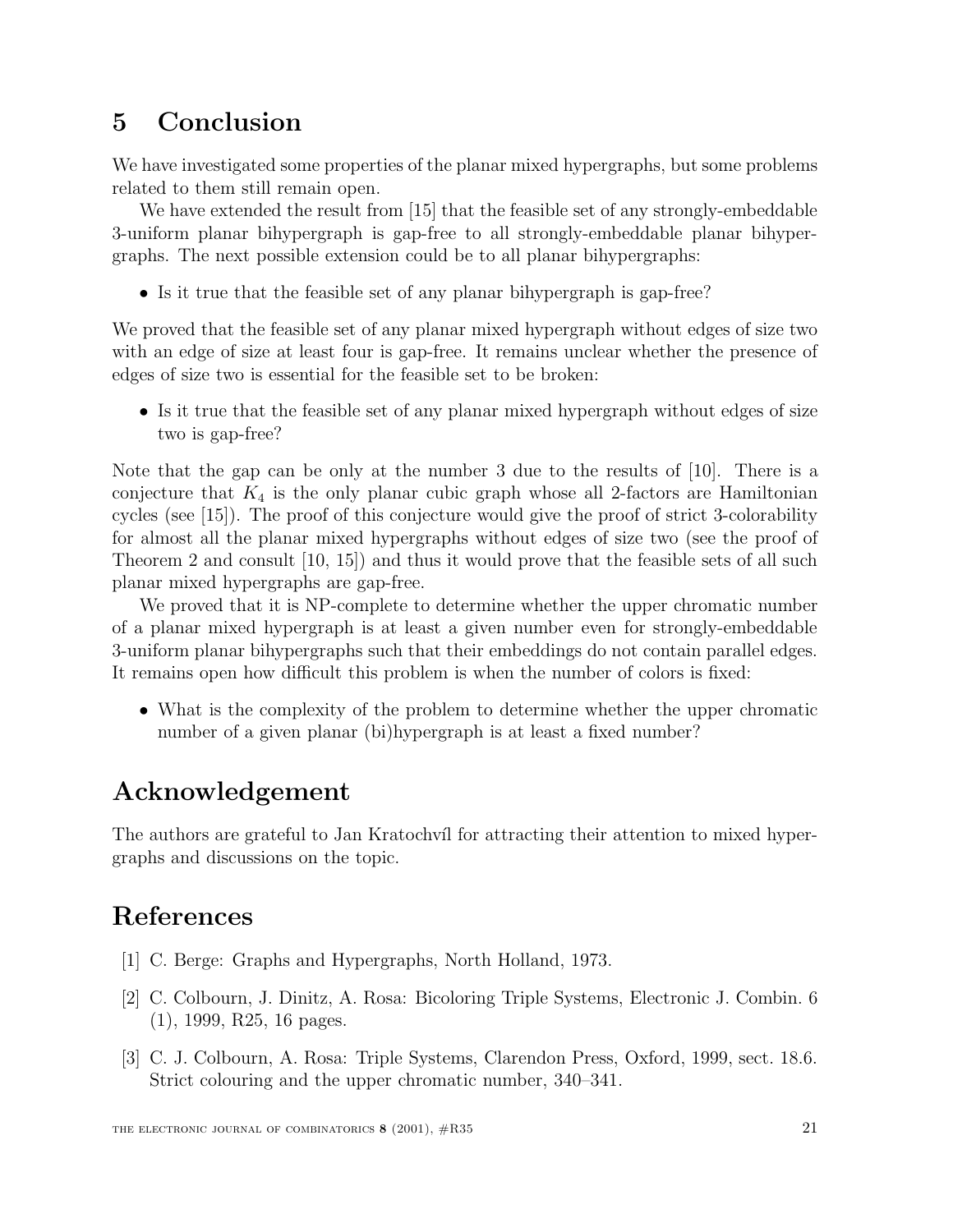- [4] T. Etzion and A. Hartman: Towards a large set of Steiner quadruple systems, SIAM J. Discrete Math. 4 (1991), 182–195.
- [5] M. R. Fellows, J. Kratochv´ıl, M. Middendorf, F. Pfeiffer: The complexity of induced minors and related problems, Algorithmica 13, 1995, 266–282.
- [6] M. R. Garey, D. S. Johnson: Computers and Intractability, A Guide to the Theory of NP-completeness, Freeman, San Franscisco, Cal., 1979.
- [7] M. R. Garey, D. S. Johnson, R. E. Tarjan: The Planar Hamiltonian Circuit Problem is NP-Complete, SIAM J. Comput., 5(4), 1976, 704–714.
- [8] F. Hadlock: Finding a Maximum Cut of a Planar Graph in Polynomial Time, SIAM J. Comput. 4(3), 1975, 221-225.
- [9] T. Jiang, D. Mubayi, Zs. Tuza, V. Voloshin and D. B. West: Chromatic spectrum is broken, 6th Twente Workshop on Graphs and Combinatorial Optimization, 26–28, May, 1999, H. J. Broersma, U. Faigle and J. L. Hurink (eds.), University of Twente, May, 1999, 231–234.
- [10] D. Kobler, A. Kündgen: Gaps in the chromatic spectrum of face-constrained plane graphs, Electronic J. Combin. 3, 2001, #N3.
- [11] D. Král': On Complexity of Colouring Mixed Hypertrees, Proceedings 13th International Symposium on Fundamentals of Computing Theory, 1st International Workshop on Efficient Algorithms, LNCS vol. 2138, 2001, 516–524.
- [12] D. Král', J. Kratochvíl, A. Proskurowski, H.-J. Voss: Coloring mixed hypertrees, Proceedings 26th Workshop on Graph-Theoretic Concepts in Computer Science, LNCS vol. 1928, 2000, 279–289.
- [13] D. Král', J. Kratochvíl, H.-J. Voss: Complexity Note on Mixed Hypergraphs, Proceedings 26th International Symposium on Mathematical Foundations of Computer Science, LNCS vol. 2136, 2001, 474–486.
- [14] J. Kratochv´ıl, Zs. Tuza: On the complexity of bicoloring clique hypergraphs of graphs, extended abstract, 11th Annual ACM-SIAM Conference on Discrete Algorithms, SODA 2000, 40–41.
- [15] A. K¨undgen, E. Mendelsohn, V. Voloshin: Colouring planar mixed hypergraphs, Electronic J. Combin. 7, 2000, #R60.
- [16] H. Lefmann, V. Rödl, and R. Thomas: Monochromatic vs. multicolored paths, Graphs Combin. 8 (1992), 323–332.
- [17] D. Lichtestein: Planar formulae and their uses, SIAM J. Comput. 11, 1982, 329–343.